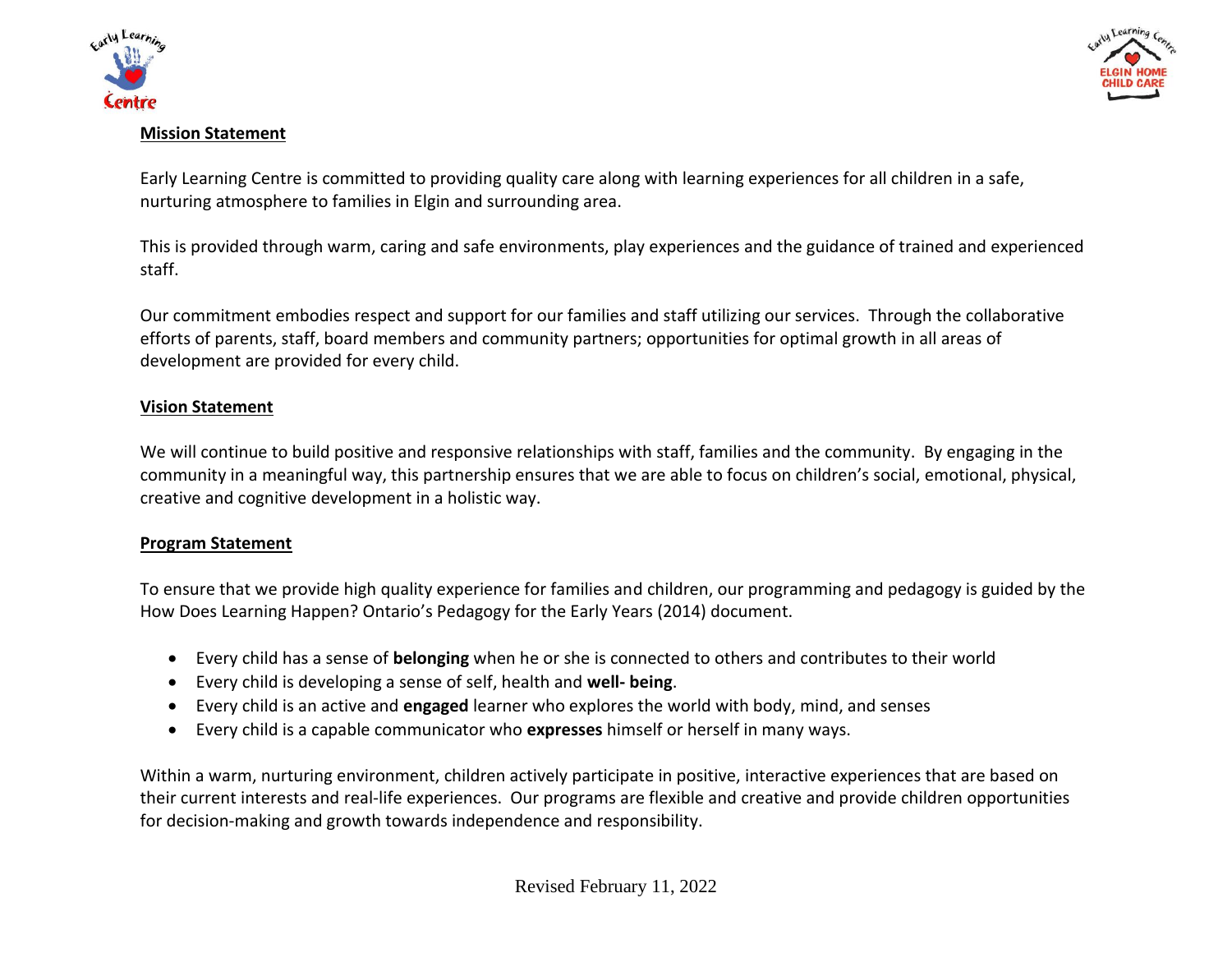We view children as resourceful and competent, capable of complex thinking and rich in potential. By observing the children's interaction and language, we learn about their interests, experiences, and needs. By recognizing and acting upon teachable moments, the program staff engage children in planning activities that are meaningful and relevant to their world. With the guidance of the educators/Home Care Providers, projects are chosen that generate a sufficient amount of interest and curiosity to provoke children's creative thinking and problem solving and are open to different avenues of exploration.

We value positive and responsive relationships with families. By engaging families in a meaningful way, this partnership ensures that we are able to focus on their child's social, emotional, physical, creative and cognitive development in a holistic way.

#### **Program Statement Goals and Approaches**

Early Learning Centre's Program Statement is consistent with the Minister of Education's policy and statement on programming and policy (0.Reg. 137/15), aligns with our policies and procedures, and is used to guide our work with children and families.

**Children have a strong sense of self, health, and well-being**. Children are provided with a variety of healthy meals and snacks daily. Children have the opportunity to serve themselves and have a variety of choices.

**Supportive positive and responsive interactions among the children, parents, and childcare providers and staff.** This is created through open communication with families, co-workers, and children.

**Children are encouraged to interact and communicate in a positive way and support their ability to self-regulate.** Through role modeling and naming emotions children are developing skills to be able to self-regulate with support from the educators.

**We offer a rich open-ended environment that supports opportunities for a child led, empowering, and play based, learning and exploration experience.** Programming and ongoing projects are generated from observations and children's emergent ideas and interests.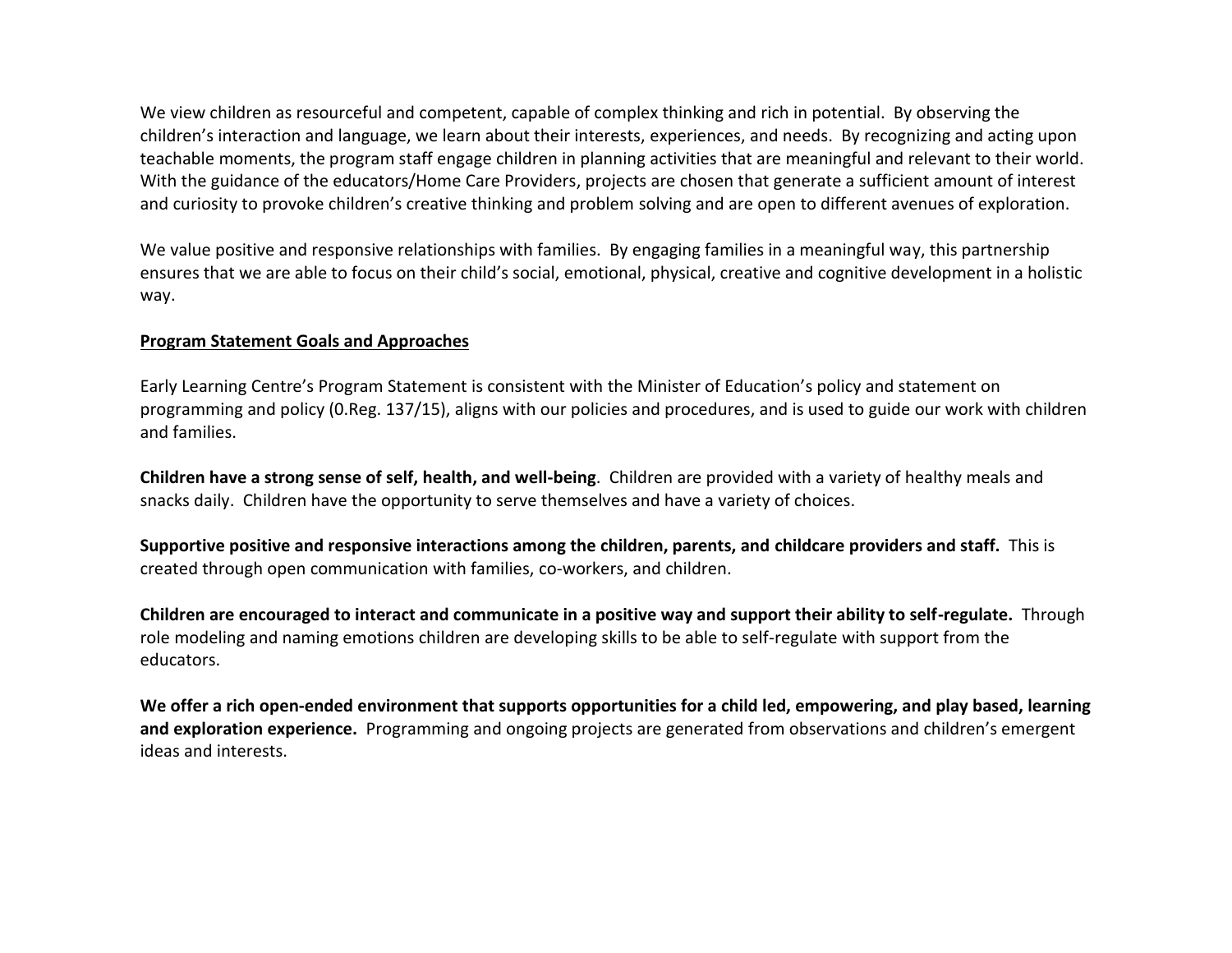**Through keen observations and engagement children are supported in their curiosity and exploration of their natural environment.** Children are provided with open ended materials that allow for the natural flow of creativity and the opportunity to make representations of what they understand or imagine.

**Educators plan for and create positive learning environments and experience in which each child's learning and development will be supported.** Each child receives equal acknowledgment, encouragement, and engagement.

**Our indoor and outdoor environments allow for limited transitions, flexibility for rest periods, and periods of uninterrupted play where safe, rich measures are practiced.** Programming allows children the opportunity to sleep, rest or engage in quiet activities base on their individual need to regenerate or self-regulate.

**Educators continue to foster the engagement and ongoing communication with parents about the program and their children.** Through the use of the Himama program for documentation and ongoing communications, we continue to have open and valuable communication and relationships with all families and children within the program.

**To engage local community partners with all aspect of our agency from operations to play based learning that encompasses cultural and diversity experiences.** Parents and local partners are invited to participate and enhance our programs.

**Educators are warm, caring, qualified professionals, carefully chosen through a selection process designed to determine their ability to meet the needs of children.** Educators are supported through continuous learning opportunities.

**Director's document and review the impact of the approaches on the children and their families.** Directors/Supervisors conduct regular program visits to document, review and discuss with the educators, the impact of the approaches on the children and their families.

## **Inclusion**

ELC/EHCC is committed to providing high quality, inclusive programs and practices that respond to the individual abilities and needs of every child. We know that children need to feel valued, have friends and feel that they belong. We provide safe, caring environments where all children are valued and have opportunities to participate with their peers, in activities that promote their emotional, physical, social and intellectual growth and development. We foster each child's sense of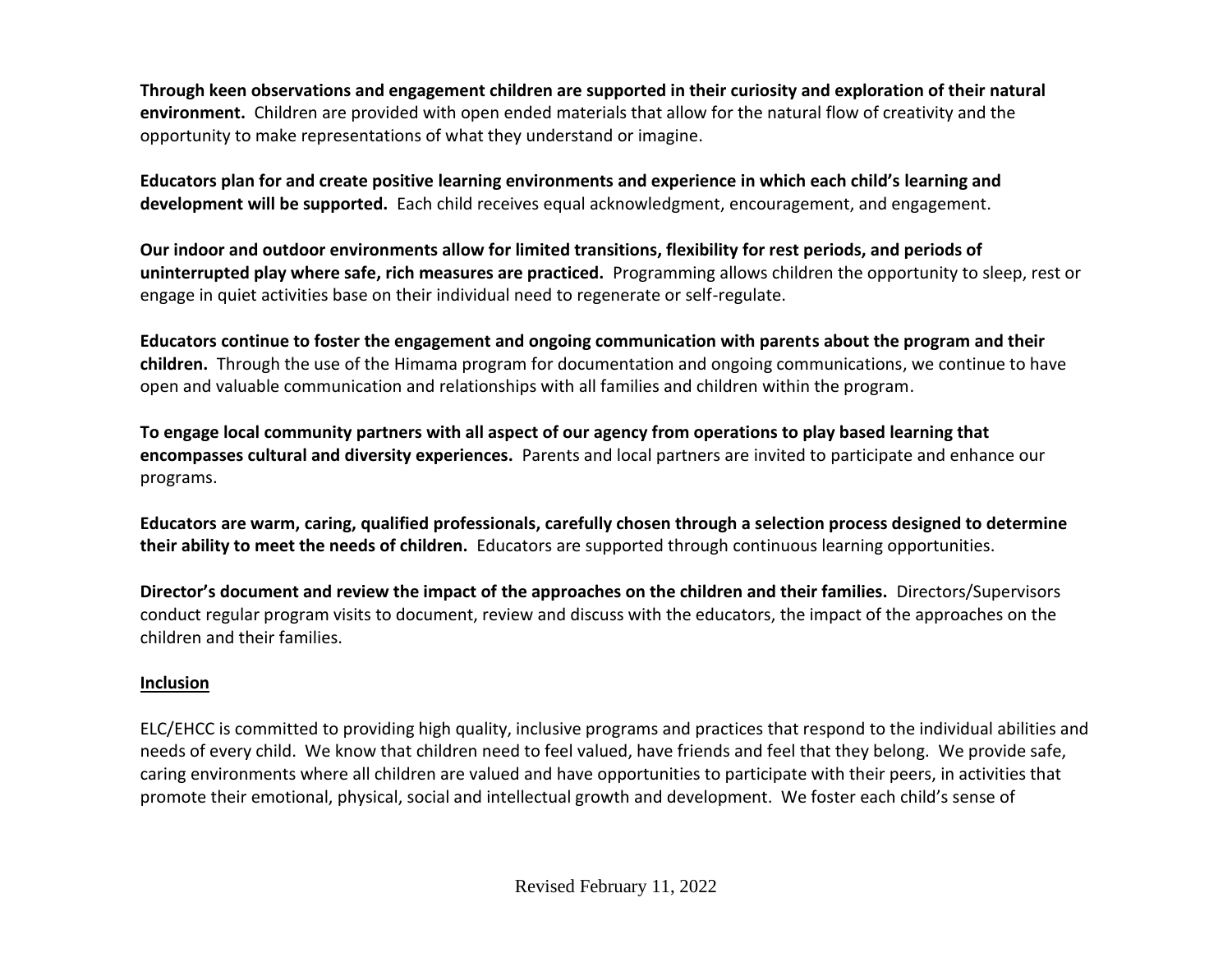belonging and feelings of self-worth through respectful and supportive relationships among staff, children, their families and the community.

Our Educators/Home Care Providers work in partnership with parents and special needs resource agencies, such as All Kids Belong, to meet the individual needs of children and their staff families. By working collaboratively with parents and resource agencies, we ensure that strategies are implemented that support each child's unique needs.

#### **Approaches for Guiding Children's Success**

Our aim is for the children and staff to have a safe and enjoyable time at the program. We establish reasonable limits for behaviour which are consistently monitored by all educators/ home care providers. These limits are appropriate to the developmental level of the child and consider the health, safety, and the rights of all individuals. A positive approach is used to guide the children, and each situation and child is considered individually. Our methods include redirection, logical and natural consequences, limit setting, modeling, providing choices, and anticipating situations, recognizing appropriate behavior and involving children in conflict resolution.

#### **Parent Involvement**

Parents are welcome in all aspects of the program. Feedback through questionnaires and daily communication with the program staff are valuable methods of contributing to your child's care. We encourage participation to help with our fundraising ventures or assist with field trips or special events. Parents participating in field trips or special events will be required to provide a current Vulnerable Sector Check.

We use HiMama as a tool to document your children's daily routine and developmental milestones. We use this tool as a way for parents to feel connected and to share with parents and guardians. Photos and developmental milestones for the children will be submitted using the HiMama program.

#### **Permission for Video Taping or Photos**

On occasion, the children may be photographed or videotaped. These photos may be used on the ELC website, Facebook, Instagram and Twitter accounts or the local newspapers for special community announcements or events. These videos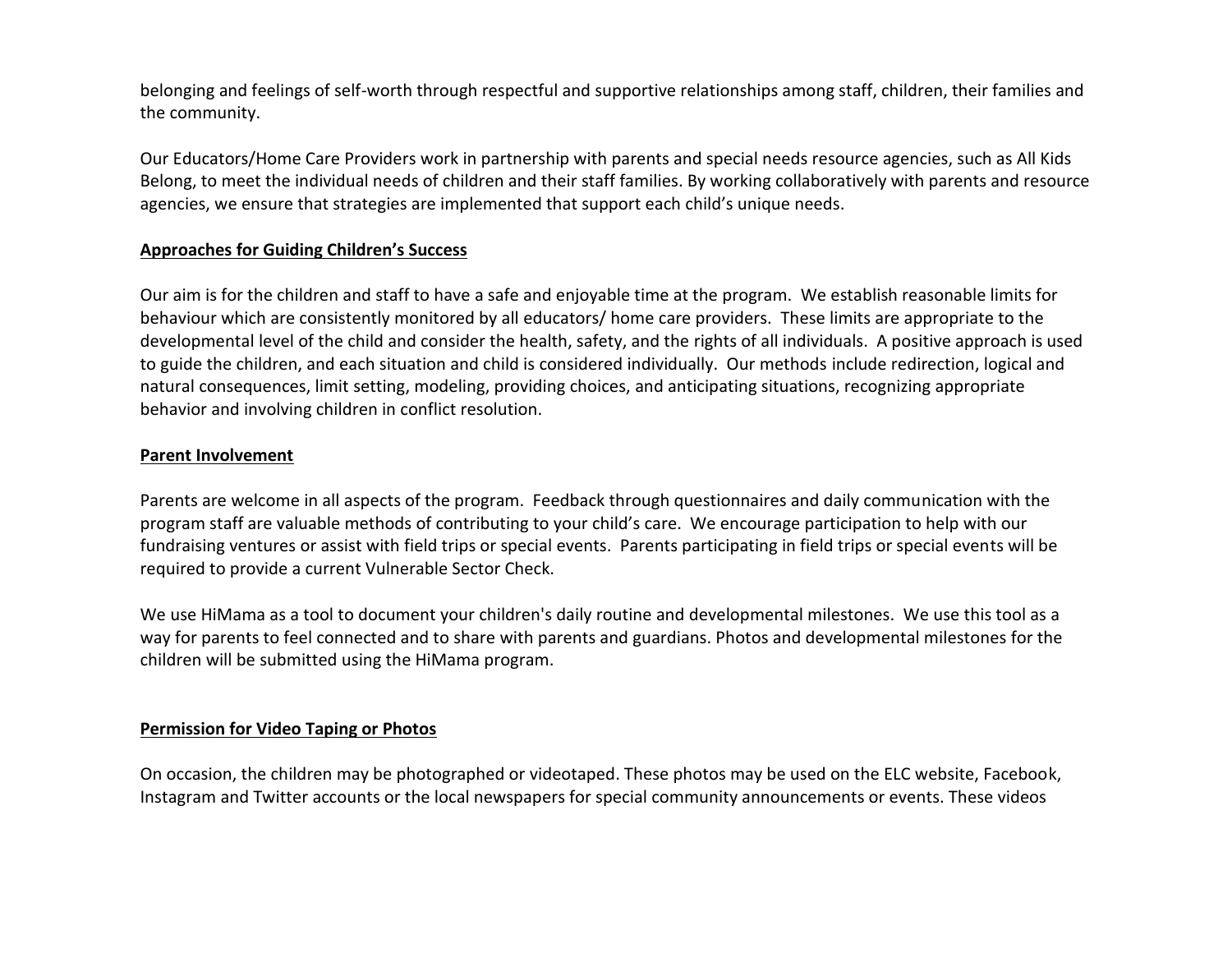could be used for educational purposes or to be shown during events such as an open house or parent information workshops on our programs.

## **Addressing Matters of Concern**

We work in partnership with parents and community partners to meet the individual needs of children and their families. We value positive, respectful and responsive relationships and foster engagement and ongoing communication with parents about the children and the program.

Open communication with parents is essential to a quality childcare experience. Program staff/Home Care Providers will discuss your child's day with you and will ask for your feedback to ensure your child has a positive experience in our program. All issues and concerns brought forward are taken seriously and every effort will be made to address and resolve issues and concerns as quickly as possible. An initial response will be provided within five business days.

All issues and concerns will be treated confidentially and every effort will be made to protect the privacy of parents, children, staff, students and volunteers, except when information must be disclosed for legal reasons ie: CAS, Ministry of Education, College of Early Childhood Educators.

We strive to meet the needs of all children and families enrolled in our childcare programs. However, in certain situations it may become necessary for a discussion regarding alternate childcare options. ELC does not make this decision lightly and makes every reasonable effort to meet each child's needs so that they can participate in a meaningful, purposeful and successful manner in the program.

| <b>Nature of Issue/Concern</b>                      | <b>Steps to Report Issue/Concerns</b>                    |  |  |
|-----------------------------------------------------|----------------------------------------------------------|--|--|
| Program                                             | 1. Raise the issue/concern directly with program         |  |  |
| ie: schedule, sleep arrangements, toilet training,  | educator                                                 |  |  |
| programming activities, feeding arrangements        | 2. If the issue cannot be resolved, contact the Director |  |  |
| <b>General Operations-Related</b>                   | Raise the issue/concern directly with the Director       |  |  |
|                                                     |                                                          |  |  |
| ie: child care fees, staffing, waiting lists, menus |                                                          |  |  |
| <b>Staff, Student, Volunteer</b>                    | Raise the issue/concern directly with the individual     |  |  |

Depending upon the nature of your concern, please follow the steps below: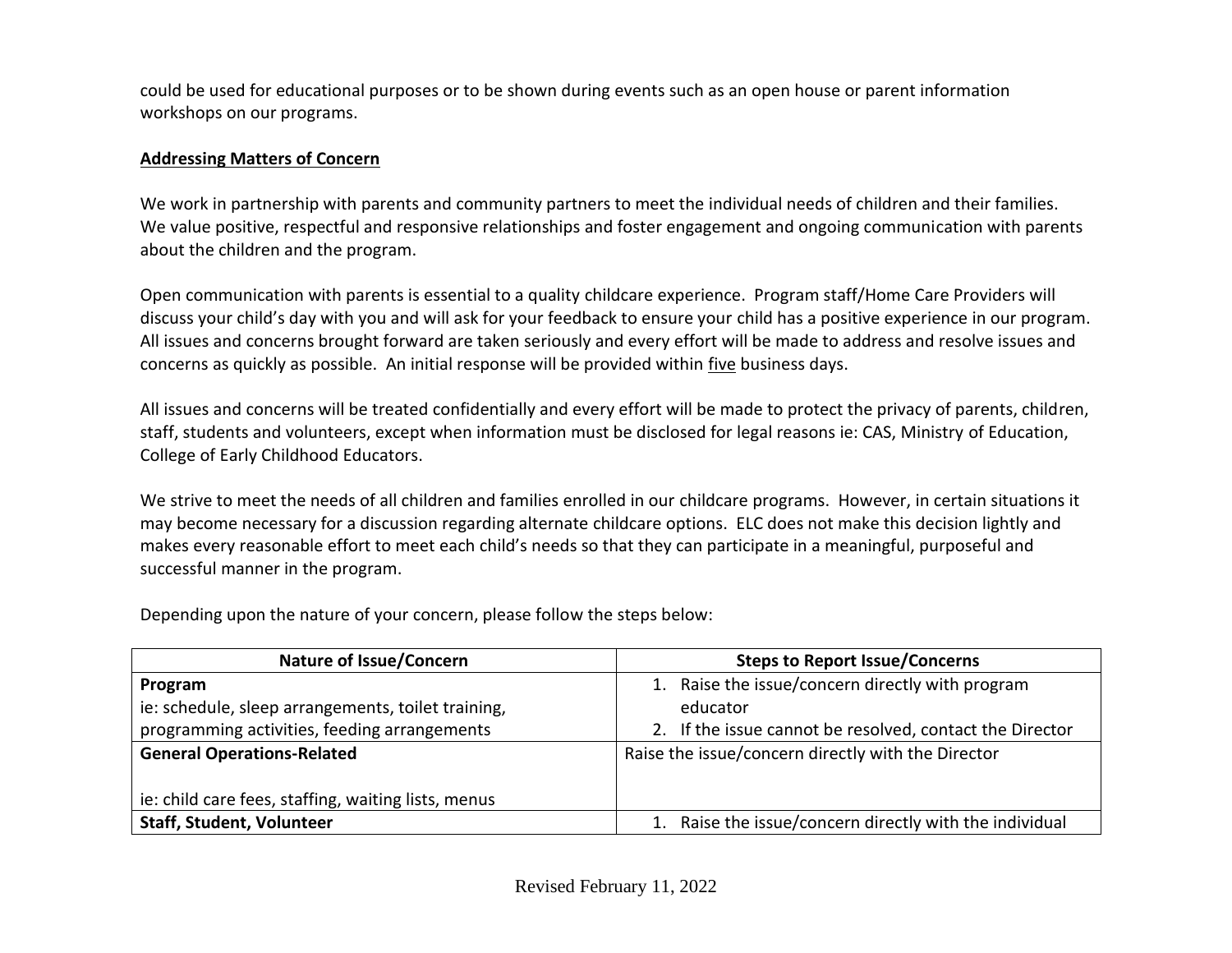| 2. If the issue cannot be resolved contact the Director                                                                                                                                                         |  |
|-----------------------------------------------------------------------------------------------------------------------------------------------------------------------------------------------------------------|--|
| All issues or concerns about the conduct of staff, students<br>or volunteers that puts a child's health, safety and well-<br>being at risk should be reported to the Director as soon<br>as it becomes apparent |  |

Should parents express an issue or concern directly with an educator/home care provider, the educator/home care provider will:

- $\triangleright$  Be attentive and listen carefully show interest that you want to understand the issue/concern.
- $\triangleright$  Seek all pertinent information in order to identify and solve the problem together.
- ➢ Plan a mutually agreeable time to meet with a parent when children are not present, if necessary.
- $\triangleright$  Contact their Director for support if a resolution cannot be found.
- ➢ Document the situation, which will include the issue/concern and the steps taken to resolve it.
- ➢ Should the situation escalate, the Director will contact the Executive Director to discuss next steps. Next steps may include contacting the Ministry of Education Program Advisor to inform them of the situation.

The Executive Director is available to set up an appointment at [michelle.good@earlylearningcentre.ca](mailto:michelle.good@earlylearningcentre.ca)

## **Duty to Report**

The duty to report is an ongoing obligation. If there are reasonable grounds to suspect that a child is or may be in need of protection, by law, a report must be made to the Children's Aid Society. The duty to report overrides the provision of any other provincial statue.

## **Programs**

# **Infant**

Our infant programs place importance on providing for the infant's individual needs in a secure, loving and stimulating environment with a nurturing home away from home atmosphere. Staff ratio is 1 staff to 3 infants and is always maintained as per Ontario Regulations.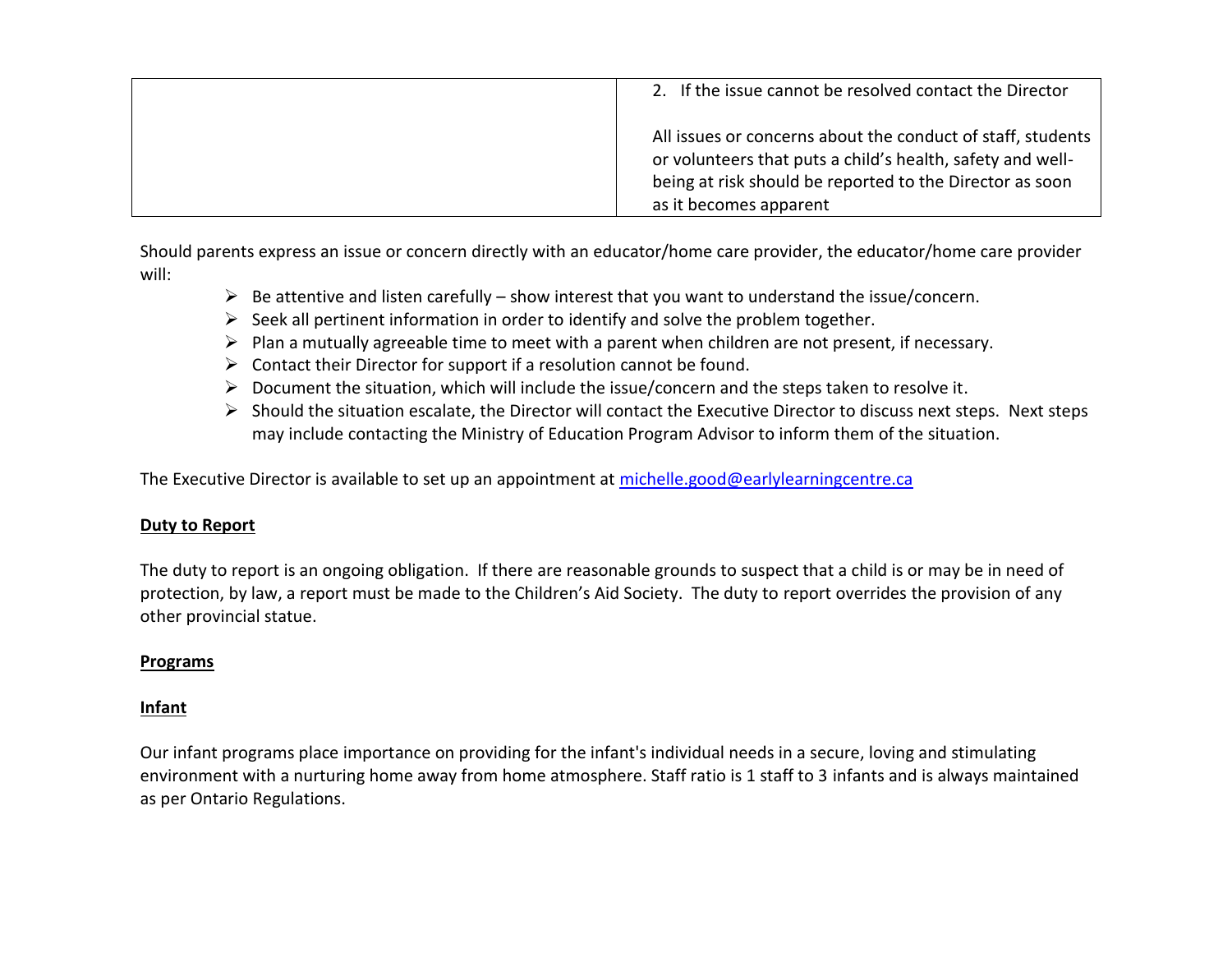Social, emotional and physical development is fostered through active exploration, sensory, and musical experiences in a safe and supportive, play-based setting. Our infants also learn and explore through outdoor play, and/or community walks daily. Your child has their own crib/cot for naps throughout the day which are monitored by staff.

We follow your child's schedule and carefully document meals, naps, diaper changes, fluids, and provide photos of your child's engagement throughout the day.

As their move update approaches, your child will have the opportunity to visit the Toddler classroom for short periods of time so that the environment, staff and other children are familiar to them.

We ask that parents provide the following items clearly labelled with your child's name:

- Diapers
- Wipes
- Seasonal outdoor clothing (hats without strings, mittens, boots, snow pants/splash pants, etc.)
- 3 changes of clothing
- Blanket or comfort toy (if needed) for rest times
- Soother and clips (if needed)
- Bottles (and liners if needed)
- Water cup
- Formula in a sealed container/ breast milk/ homo milk (we will provide homo milk during lunch)
- Footwear for indoors and outdoors
- Sunscreen
- Cream or powder (if required)

# **Toddler**

Toddler program ranges 18 to 30 months of age.

The toddler learning environment is full of rich, meaningful exploration to engage all their senses. Through observation of children's interests, we plan and implement experiences both inside and outside allowing children to guide their own learning using caregivers as resources for further exploration and learning.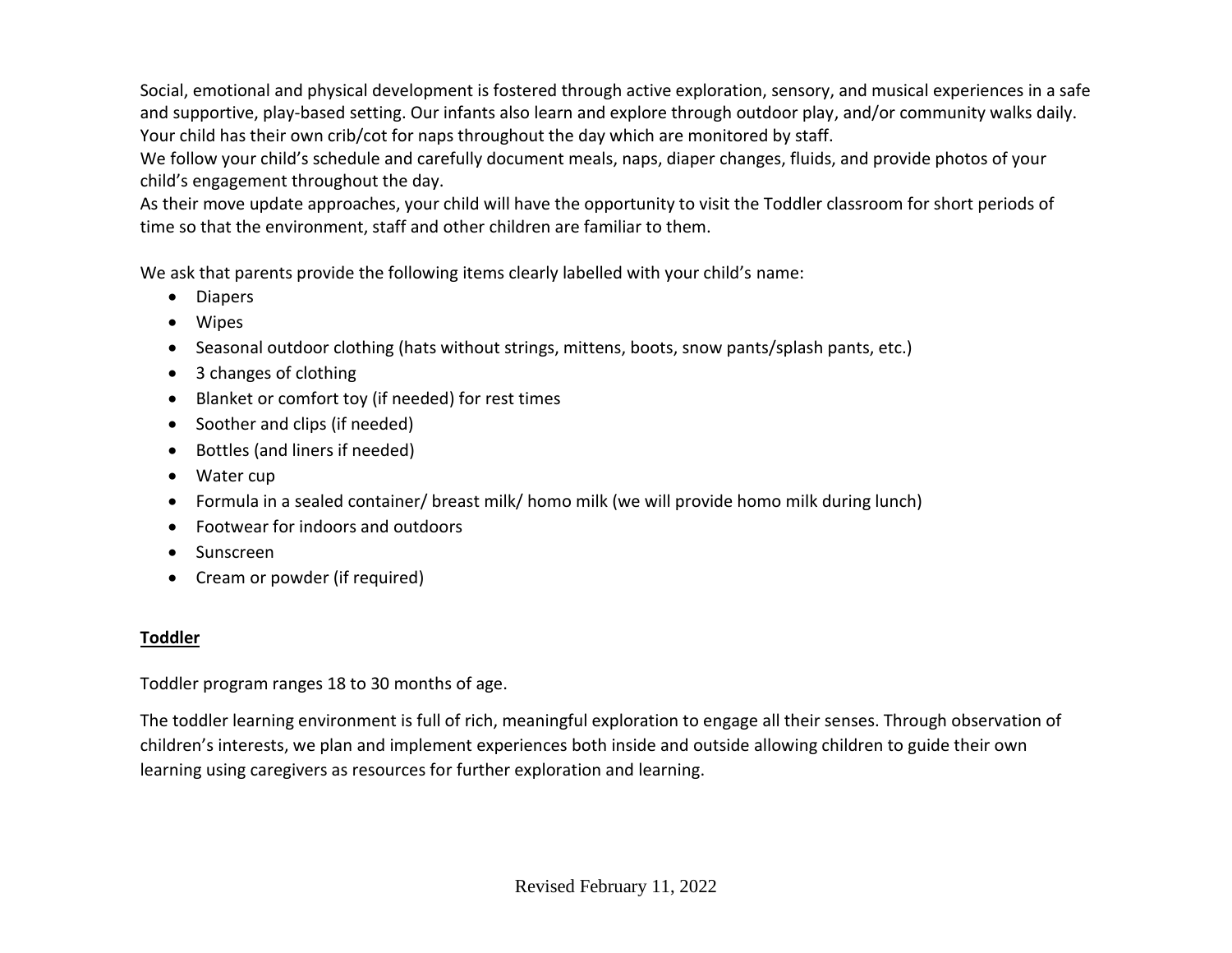Educators keep in mind children's individual needs and abilities, while planning and implementing programs that facilitated belonging, engagement, well-being, and expression.

Outside we encourage gross motor development in various ways, including risk play, exploration of weather and the environment around us.

During all our indoor and outdoor exploration, children are encouraged to use all their senses to extend their learning. With that being said, sometimes these explorations lead to some huge smile and wet clothing.

Please send children with extra clothing (2 or 3 full outfits), diapers, diaper creams, wipes, sunscreen (when needed), and indoor shoes. We do go outside in all-weather, please make sure proper outdoor wear is provided. Labeling all your child's items with their name will help them from being misplaced.

### **Preschool**

Our Preschool program offers a unique combination of emergent curriculum, Montessori, High Scope, and Reggio Emilia. Together these philosophies create a well-rounded program that encourages children to be creative, imaginative and independent all while being present in a nurturing and warm environment.

Our preschool programs offer a home like environment that fosters each child's ability to learn. Each classroom contains areas for creative, sensory, discovery, dramatic play, reading, blocks and wood working. Children are given extended periods of time to develop their own ideas as well as strengthen their skills.

### **School Age**

School-age care refers to all programs run through the summer break. Children attending the school age programs can range in age from 6 to 12.

We provide a space that welcomes children of varied ages, abilities, interests, cultures, and a safe, child friendly environment which encourages children to have fun and take safe risks. Our program offers children opportunities to make friends, develop relationships with adult role models, and build self-esteem and conflict resolution skills.

Children are given experiences, choice, flexibility, time and space to explore, experiment and reflect. This environment provides a variety of experiences and learning opportunities to support children's learning and development. These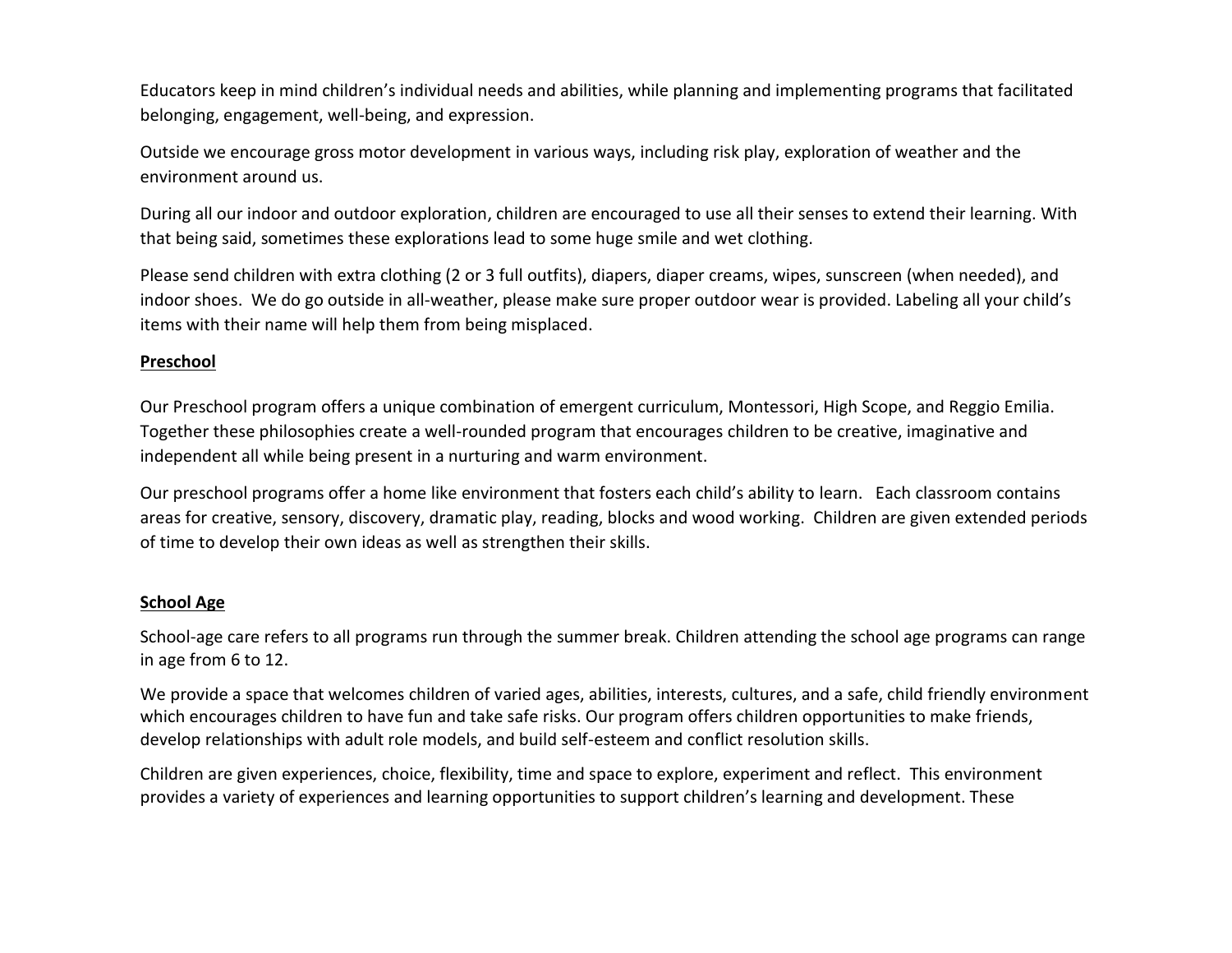experiences may be spontaneous or more formal; based inside or outside; during routines or special events; relaxed or more active.

Planning for children's wellbeing, engagement, expression and belonging is crucial for the provision of quality programs for children and their families in a school age care setting. Learning experiences are enhanced when educators take the time to reflect on children's interests and needs and make plans to support.

Items required to bring (please label items):

- 
- 
- 
- Backpack Extra clothes
- Sunscreen Water bottle
- Outdoor wear Off-site programs are required to bring their own brown bag lunch see policy

## **Outside Food**

Due to the increasing amount of food allergies among young children, it is our policy to restrict outside foods from coming into any St. Thomas Early Learning programs. If your child has food allergies, please see the steps below.

The following steps will be followed;

- $\triangleright$  Any substituted food items from home must be in the original store-bought container.
- $\triangleright$  Parents may provide food for their infant, as children at this age are on individual diets. All food for your infant must be brought in the original unopened store-bought container. If your child is on homemade pureed food our Food Handler can puree food from our menu. Please indicate your infants needs in writing to their primary caregiver or Centre Director.
- $\triangleright$  We strive to accommodate the diets of children with food allergies or sensitivities. Parents are encouraged to review our menu prior to their child's start date so they can send a list along with the food/drink items that will be used as a substitute.
- $\triangleright$  Families with religious beliefs around food, a substitute food item will be provided to the child that still meets the nutritional needs of the child.
- ➢ Families are not permitted to bring in food items for special occasions. Also, homemade foods are not permitted in any programs due to the inability to determine the ingredients used.
- ➢ The Educator along with the Food Handler will review any outside food when arriving to ensure parents are meeting the above requirements.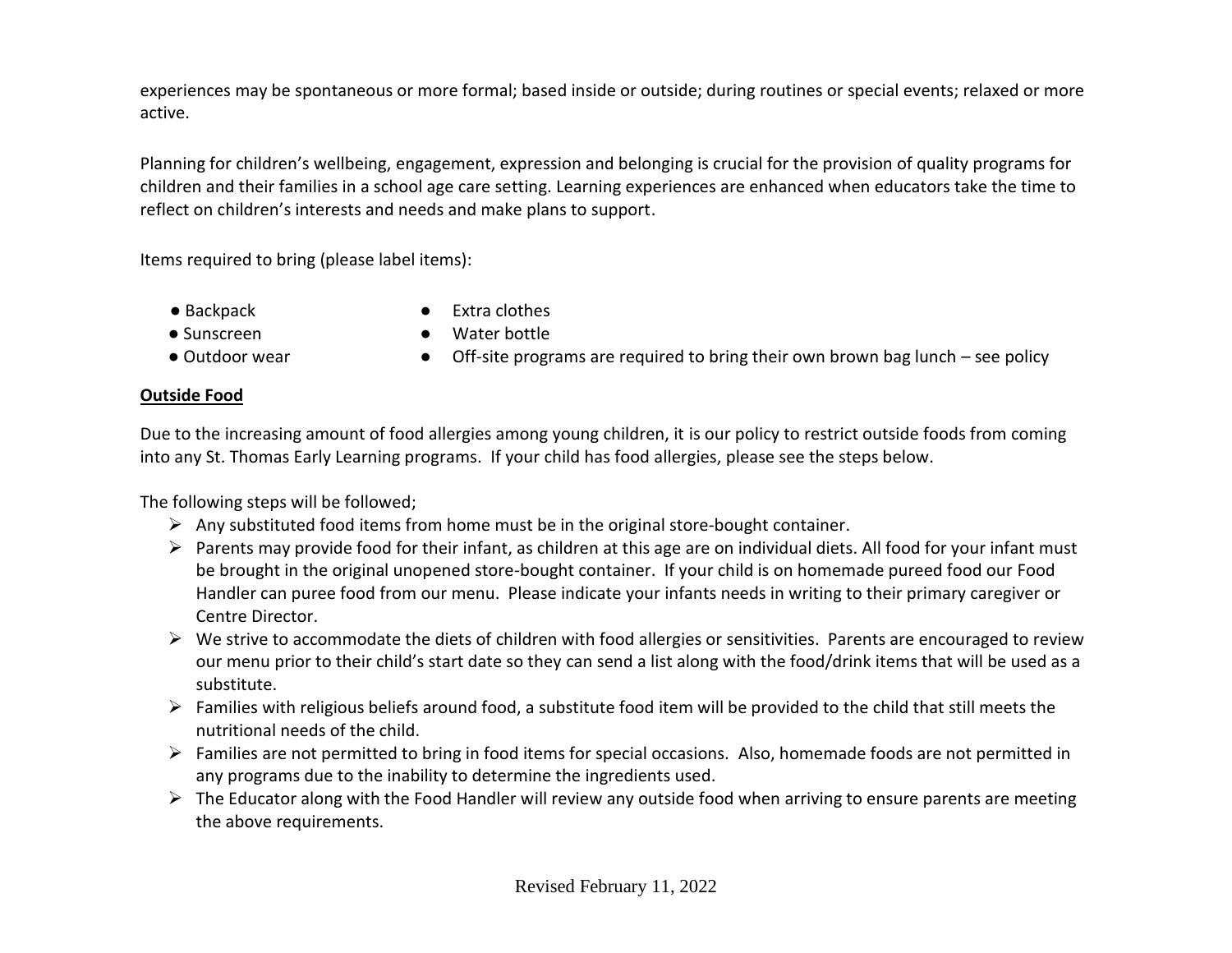### **Bagged Lunches for School Age Children**

Children that attend our PD. Day, Summer Camp programs off site are to bring a nutritious bagged lunch that meets the following criteria.

- ➢ Insulated lunch bag and freezer pack to keep foods cool
- $\triangleright$  Insulated thermos should be used for hot foods
- $\triangleright$  Lunch needs to be labeled with the child's name
- ➢ Lunches are **not** to contain peanuts or nut products or have been produced in a facility that may have come in contact with nuts.
- ➢ **One** serving of fruit or vegetable
- $\triangleright$  Beverages are either water, milk
- ➢ A contingency arrangement if the lunch from home is forgotten. (Parent/Guardian called and individual arrangements can be made)

Please keep in mind that many pre-packaged treat items have very little nutritional value. We strongly encourage parents to consider this when packing lunches.

The Centre will provide morning and afternoon snacks for the children attending PD. Day, Summer Camp programs off site.

### **Healthy Eating**

Nutritious lunches and snacks are prepared daily for your child. By following Canada's Food Guide and "Paint Your Plate" a rotational menu is planned and posted for your reference. As some children enrolled in the program may have lifethreatening food allergies, except for infants not yet on table foods, outside foods may not be brought into the Centre/Home.

In partnership with parents every effort will be made to accommodate your child's food allergies and/or dietary restrictions. All possible strategies to reduce the risk of exposure to allergens is practiced, however, it is not possible to reduce the risk to zero.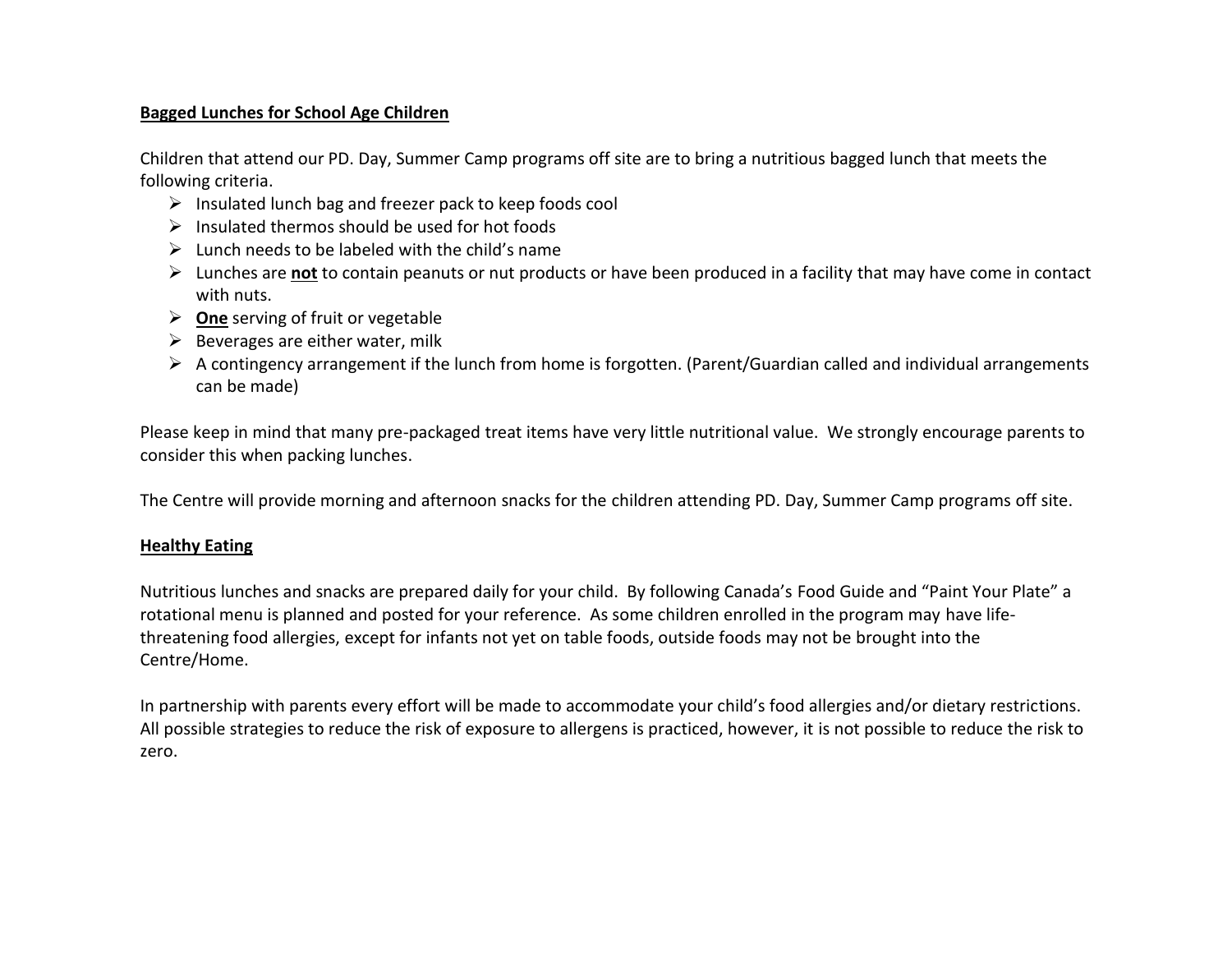### **Licensed Home Care**

Licensed Home Child Care is a program that is unique from a Centre based program. It gives a home away from home feeling with giving the children lots of different experiences. Home Childcare allows children ages 0-12 be all together interacting and learning from each other in such a beautiful way. Our providers and families are fully screened and are required to have a valid First Aid and CPR (level C) certification. Many of our programs offer special outings and learning opportunities right within our community. Our homes provide environments with a natural feel including loose parts and, practical play they are based on the curriculum How Does Learning Happen. The Canada Food Guide is followed when supporting the providers with meal planning. Feel free to contact the Director of EHCC if you would like more information on this program.

# **Health and Administration of Medication**

All prescription medication must be in the original container with a prescription label that is clearly marked with your child's name, date, the name of the medication, and the instructions for storage and administration. Program Staff/Home Care Provider will only administer medication according to the instruction on the prescription label. A medication form must be completed and signed by the parent/guardian prior to administering medication to a child. Our staff/providers will document and initial: the dosage, time given, and any side effect observed each time medication is administered. Please ensure that the medication is passed on to the program staff/provider for safe storage. Medication will be administered at 10:00 a.m., 2:00 p.m. and 6:00 p.m. Previsions can be made by the Centre Director or Designate if changes to administration times are required. Parents will be required to initial the medication form daily.

Non-prescription topical creams must be in the original container, clearly labelled with a list of ingredients.

Due to the frequency and their longer-term daily usage, any non-prescription creams or ointments that are being supplied by a parent/guardian (i.e.: Sunscreen, Vaseline, over the counter diaper creams or lotions, etc.) that are to be applied to a child, will be administered as directed by the parent/guardian.

If at any time the administration is changed by the parent/guardian, over and above the regular routine of care originally provided, the cream will need to be checked in at the Centre and a medication form will need to be completed.

Program staff/Home Care Providers will not accept a non-prescription topical cream if the contents include an identified allergen for any child enrolled in the program. Homemade treatments, essential oils or topical creams will not be administered.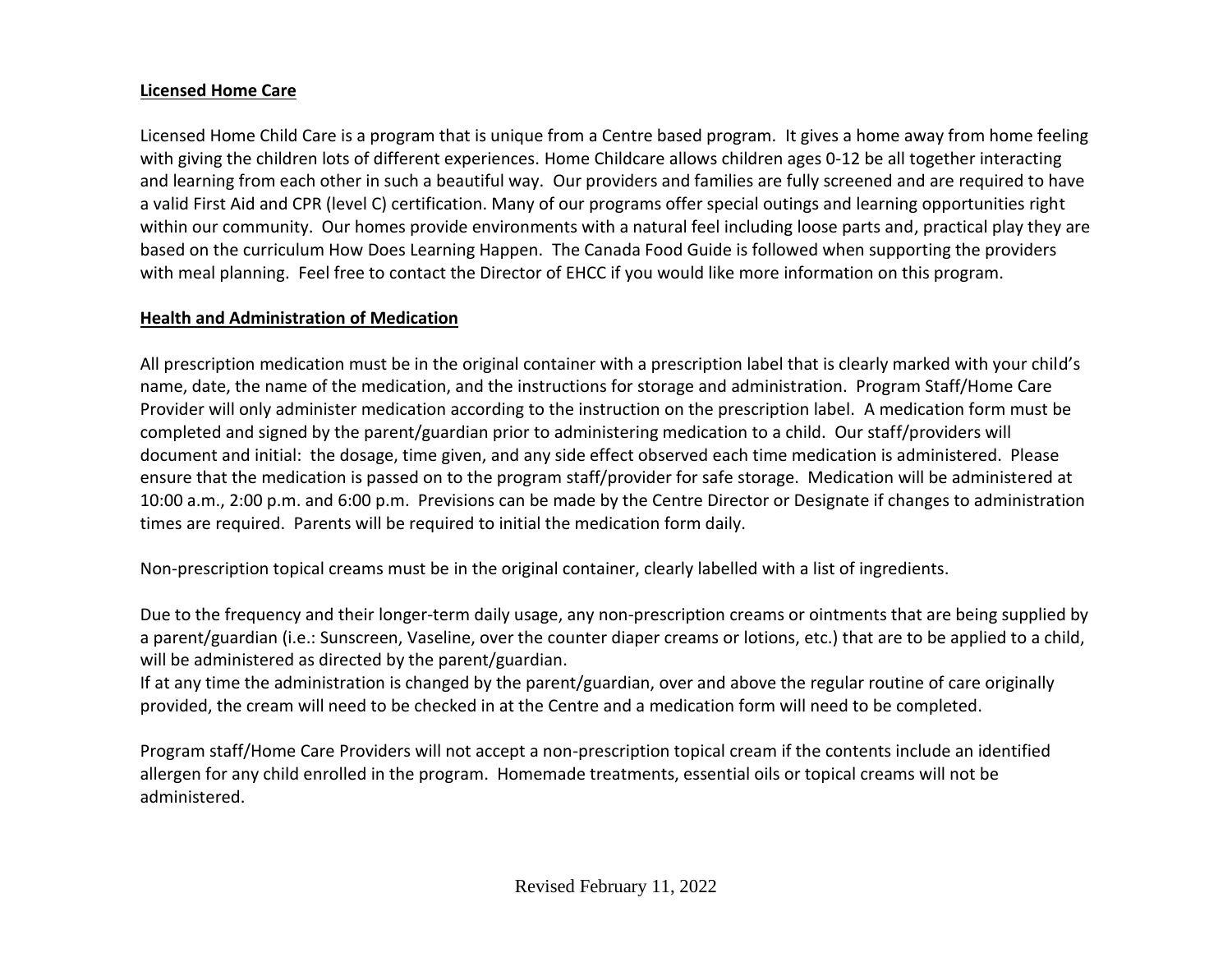For children who have an anaphylactic allergy, severe asthma, diabetes or seizures an Individual Protocol will be established between the parents and the Director and reviewed with program staff/providers.

All ongoing medication information and protocols must be reviewed, signed and dated by the parent **annually** or if changes are made, to ensure the information is accurate and up to date. We may ask you to follow specific guidelines to ensure the safety of all children in our care.

### **Anaphylactic Children**

An anaphylactic child is one who has a severe, life-threatening allergy. They could experience very strong reactions such as rashes, hives, nausea, vomiting, and diarrhea, swelling of the lips, mouth, tongue and throat, difficulty breathing, and/or loss of consciousness.

- Please assist us by not bringing any food (breakfast, snacks or treats in hands, mouth or pockets) into the Centre.
- Please ensure that your child's hands and face have been washed with soap and water after eating as even a touch to the skin with a contaminated source could cause a life-threatening reaction.
- Please remember to have a spare set of clothing in case your child should spill any food or drink on themselves.
- See lunch bag procedure for school age children.

### **Immunization**

Under the [Child Care and Early Years Act,](https://www.ontario.ca/laws/statute/14c11) Medical Officers of Health have to have an immunization record on file for children in licensed child care Centre's. Having a child's record on file will also help Southwestern Public Health find out who is at risk if there is an outbreak. If there is an outbreak, children who do not have proof of immunization or immunity may not be allowed at the childcare centre until it is over, or they are immunized.

If children are not immunized for medical or personal reasons, an exemption form is required to be on file.

The operator of a licensed childcare centre forwards all immunization records and updates to Southwestern Public Health. A Public Health Nurse meets yearly with licensed childcare centre operators to review the immunization records for all children who are currently enrolled in the Centre.

If a child is overdue for any immunizations, the Public Health Nurse will provide a letter to the operator of the childcare centre to give to the parent/guardian.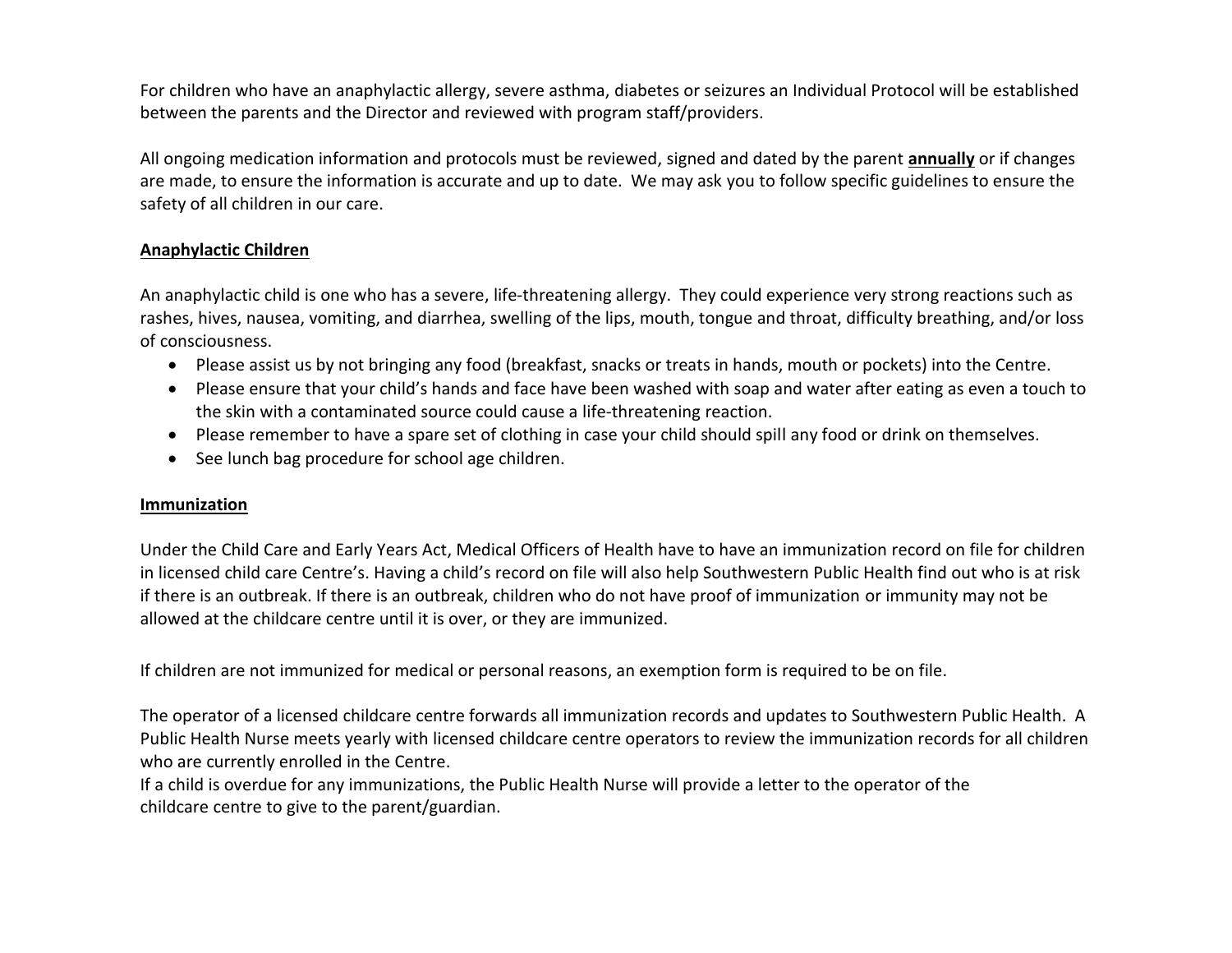If the immunization has still not been completed by the date on the letter, your child may not be able to attend childcare until the immunization is given.

**Every time your child receives an immunization, please forward the information to:**

The child care Centre at: admin@earlylearningcentre.ca The Southwestern Public Health at: [www.swpublichealth.ca/vaccineswork](http://www.swpublichealth.ca/vaccineswork)

# **Illness of a Child**

The Child Care and Early Years Act requires that:

- ➢ Prior to admission, each child must be immunized according to the local medical officer of health.
- $\triangleright$  When a child is ill, the parent/guardian must be contacted immediately and is required to pick up their child from the program to protect the interest of the sick child and to prevent further infection.

ELC follows the guidelines as set out by the Southwest Public Health. If your child becomes ill during the program and is unable to actively participate in program activities, they will be isolated from the rest of the group. Care will be provided until you can be contacted, and your child can be taken home. If we are unable to contact you, we will telephone the emergency contacts on your child's registration form and request that they pick your child up from the Centre. We would then continue to try and contact you to inform you of the situation.

Fever reducing medications mask symptoms and do not allow caregivers to properly monitor the wellness of your child. If your child requires fever reducing medications to participate in their day, they will not be accepted into care.

Southwest Public Health requires that we follow health and safety guidelines. The following are examples of conditions where children may not be accepted into care, or may be sent home:

- Fever of 37.8c/100F or over (axilla/underarm)
- 2 or more episodes of diarrhea
- Vomiting
- Undiagnosed skin rash/condition
- Communicable disease
- Discharge from ears or eyes
- Head lice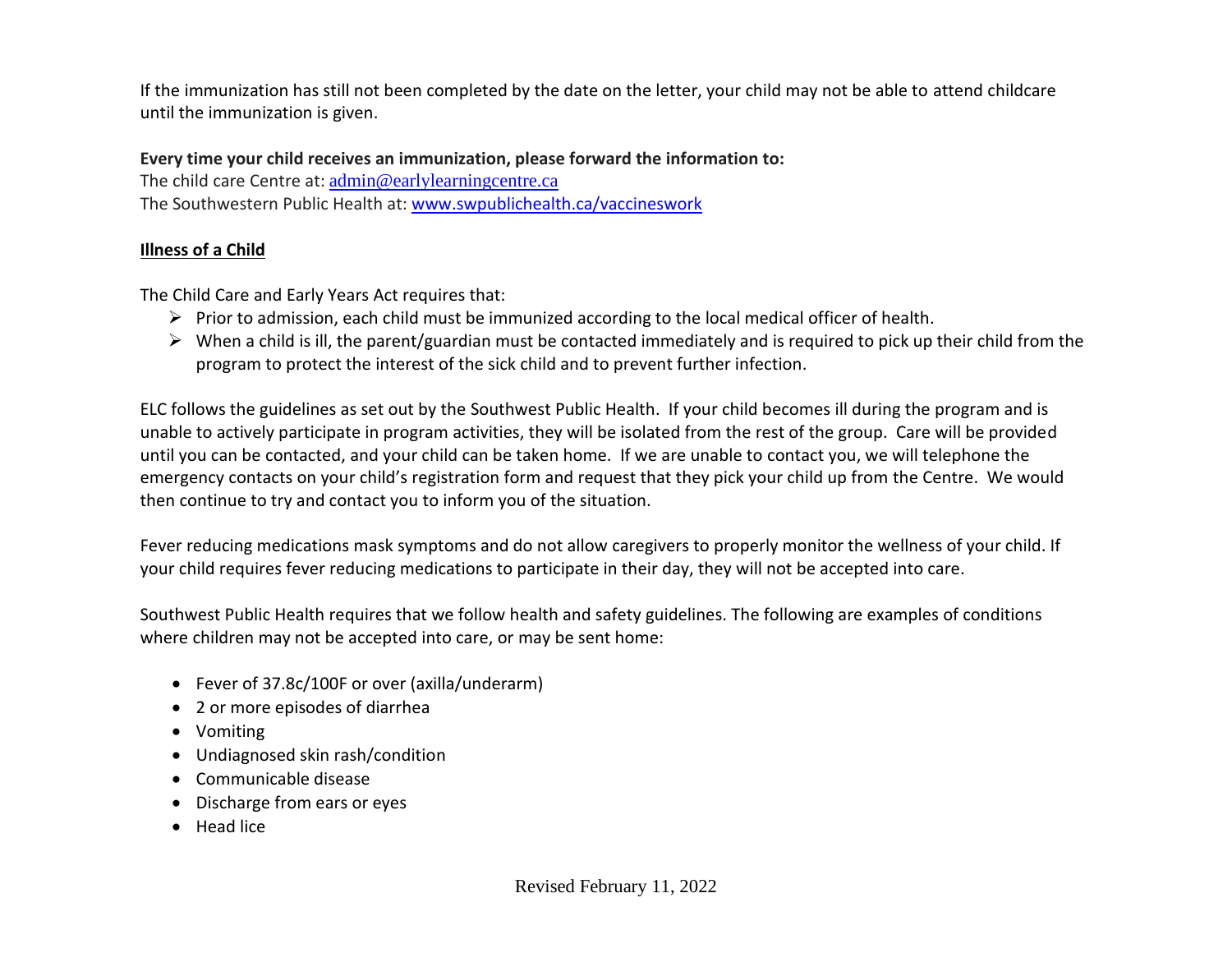• Administration, prior to arrival, of fever reducing medication due to fever

#### **Outdoor Learning**

Experiences in nature are very important to the development of young children. It enhances physical health, intellectual development, and emotional well-being, and increases focus and academic achievement. Learning outdoors provides opportunities for curiosity and wonder and provides a different and meaningful learning environment.

Our daily program schedule allows children the opportunity to participate in outdoor activities every morning and afternoon. To help your child feel comfortable and ready to explore and learn in the outdoors, we ask that you provide appropriate clothing for the weather each day i.e.: rain boots, raincoats, and splash pants for wet days: snow pants, boots, hats, extra mittens, etc. for cold, snowy days.

It is advised to keep an extra set of clothing on site for our child so that children have the freedom to explore and create while eliminating the stress of getting dirty or wet. All items must be clearly labeled with your child's name. Every effort will be made to locate misplaced or missing items; however, we cannot be responsible for lost items.

During summer months, children must wear a hat, preferably with a wide brim or neck flap to protect their sensitive ears and neck.

We request that you provide a bottle of sunscreen to the program to help ensure that your child is protected from the harmful rays of the sun. Due to allergies and skin sensitivities, the sunscreen must be in the original container, clearly labelled with your child's name. We recommend using a broad-spectrum UVA and UVB sunscreen, with SPF #30 or higher. Please ensure your sunscreen does not contain any nut ingredients. As there is a waiting time for sunscreen to become affective, we request that you apply sunscreen on your child, prior to coming to the program.

#### **Excursions**

Excursions represent a creative teaching method that takes children out of the familiar classroom environment and allows them to experience new things. Excursions enrich and expand the curriculum, strengthen observation skills by immersing children into sensory activities while expanding their awareness of their own community.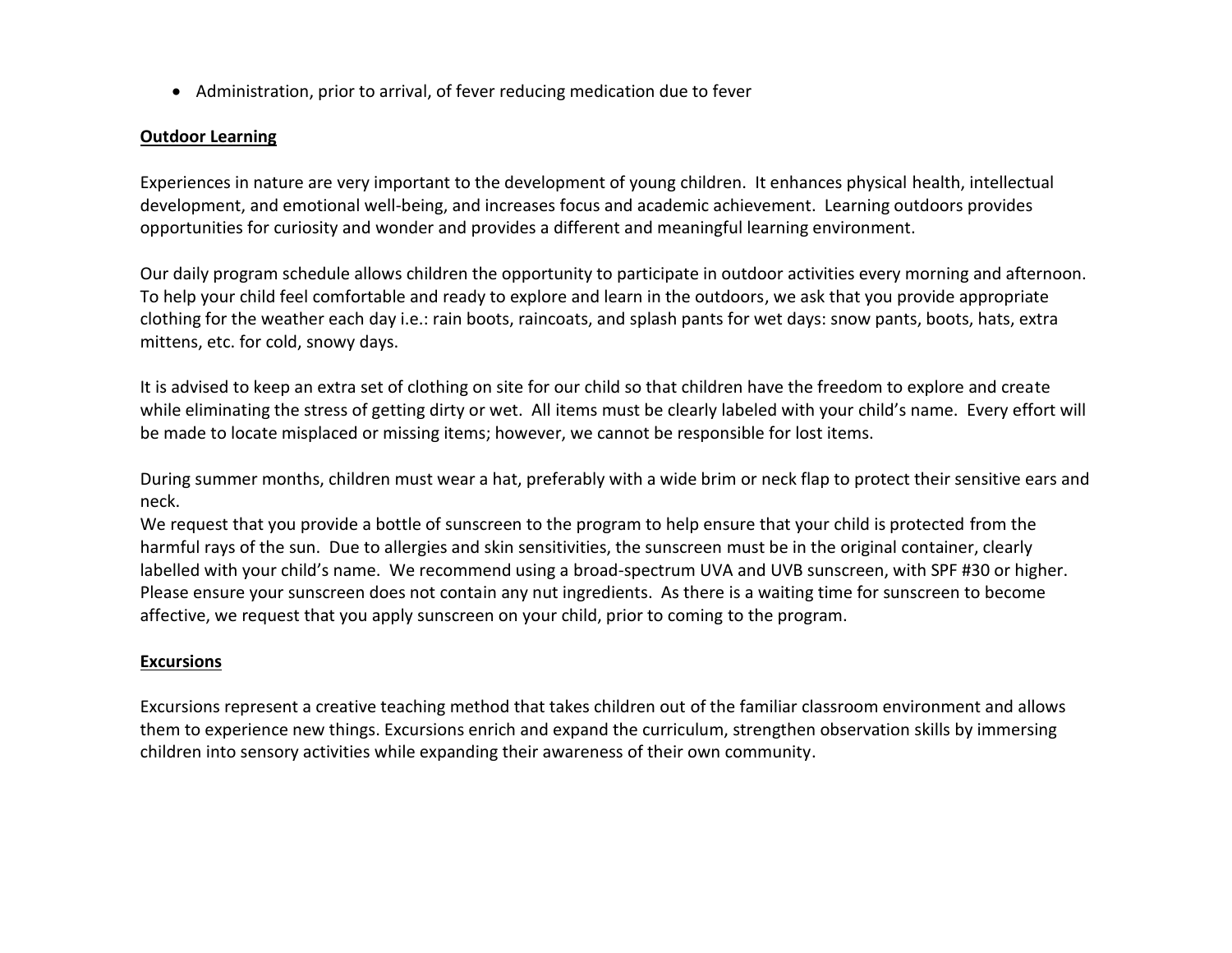Notice will be posted in advance of the excursion, informing you of the destination, time, date and entrance fee. If there is a fee required, then you will be responsible for paying for the cost of the trip prior to the event date. You will also be required to sign a permission form allowing your child to participate.

# **Periods of Rest**

The well-being of all children in our programs is supported through programming that supports each child's varied psychological and biological rhythms by providing materials, time and space for active play, rest and quiet time.

Rest is an important part of the day for all children. The need for sleep and/or rest time varies greatly among children. Toddler and preschool aged children may sleep for up to two hours daily. If children are unable to sleep after twenty minutes, they are to get up from their cots to participate in quiet activities for the remainder of the period.

All infants under 12 months of age will be placed on their back for sleep, until they are able to roll from their back to their stomach or sides on their own. Any request to place an infant in a different position for sleep ie, on their side or stomach will require a written letter from the child's physician. A copy of ELC's sleep policy will be available to parents at time of registration/orientation.

Further to the Joint Statement on Safe Sleep: Preventing Sudden Infant Deaths in Canada, parents have the choice if they would like their infant child (age  $0 - 17$  months) to rest in a crib or on a cot. As of 18 months, children must be resting on a cot.

Please inform the Director of your child's sleep preferences and/or required accommodations. We work in partnership with parents to ensure that the duration of each child's rest period while participating in our program, does not disrupt normal sleep patterns at home.

# **Monitoring Compliance and Contraventions**

On a monthly basis, the Director, or designate visits the program to observe and document compliance with the implementation of program policies and procedures, Program Statement goals and approaches and Individual Support Plans. Follow up support is provides as required.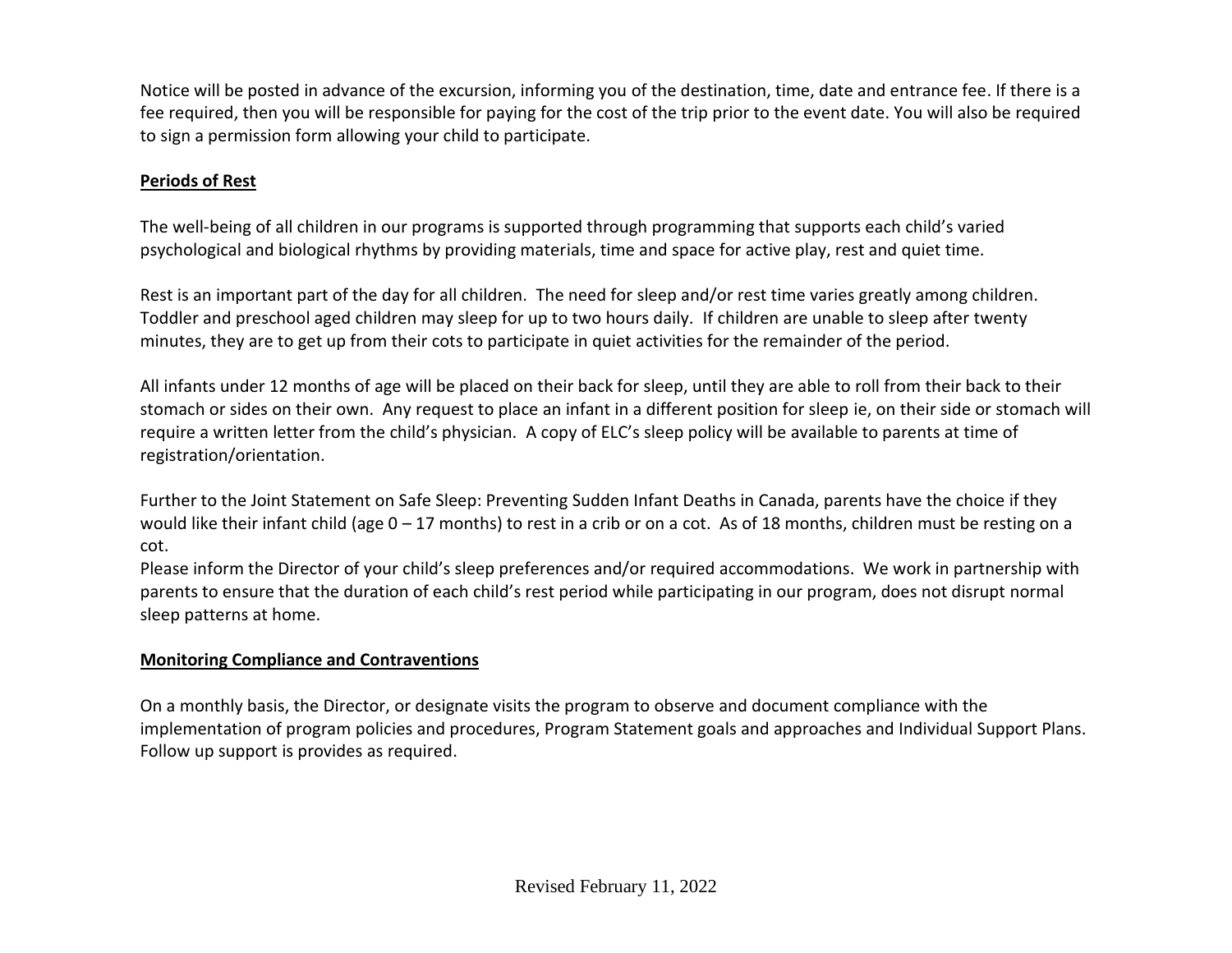### **Prohibited Practices**

At no time with respect to a child receiving childcare at a child care centre it operates or at a premises where it oversees the provision of childcare. Will not allow the use of:

- (a) Corporal punishment of the child.
- (b) physical restraint of the child, such as confining the child to a highchair, car seat, stroller or other device for the purposes of discipline or in lieu of supervision, unless the physical restraint is for the purpose of preventing a child from hurting himself, herself or someone else, and is used only as a last resort and only until the risk of injury is no longer imminent;
- (c) locking the exits of the child care centre or home child care premises for the purpose of confining the child, or confining the child in an area or room without adult supervision, unless such confinement occurs during an emergency and is required as part of the licensee's emergency management policies and procedures;
- (d) use of harsh or degrading measures or threats or use of derogatory language directed at or used in the presence of a child that would humiliate, shame or frighten the child or undermine his or her self-respect, dignity or self-worth;
- (e) depriving the child of basic needs including food, drink, shelter, sleep, toilet use, clothing, or bedding; or
- (f) Inflicting any bodily harm on children including making children eat or drink against their will.

The Early Learning Centre stresses the importance of children's emotional development. Children should never be discouraged from expressing their feelings; instead, they should be taught how to express them constructively rather than resort to physical aggression/violence.

Situations should be discussed with children so that they may gain an understanding of the problem. If another child is involved both children should be taken aside, and each child should be encouraged to express his/her feelings. Educators can help Infants and Toddlers who are feeling aggressive by giving them the words or hand signs to express what they are feeling.

### **Fire Drill**

Fire drills are practiced once per month. Fire drills are recorded and initialed by the Director. Posted by each classroom exit door, is a detailed outline of the emergency procedures followed in case of evacuation of the Centre, as well as the evacuation site. Please familiarize yourself with this information.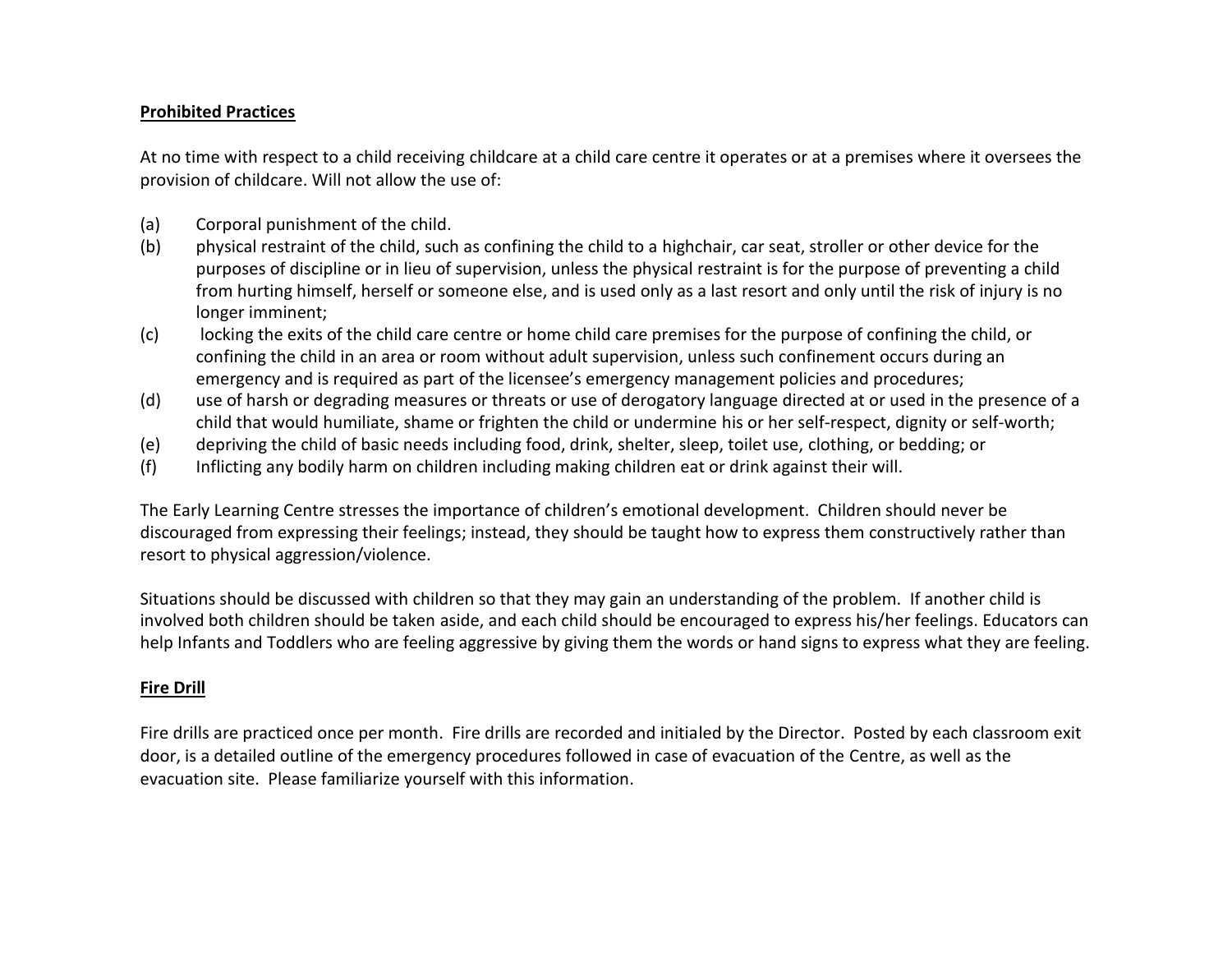### **Licensing**

Licenses are obtained through the Ministry of Education (MEDU) to operate our Children's Centre's. The program is inspected and licensed annually, and a license is issued upon successful completion of the licensing procedure. More information about licensing is available on the Ministry website at ww.edu.gov.on.ca/eng/parents.

#### **Program Hours**

Centre based daytime care is open from 6:30 a.m. until 5:30 p.m.

ELC offers a program that accommodates casual care, evening care until 8:00pm and care on Saturday. This care will be provided at the Aspen Ave Continuous Care Centre.

## **Care**

Full time care takes priority over any part time or casual care positions.

Part time scheduled days must be submitted to the office six months in advance to ensure available care. Any changes to contracted days must be forwarded to the office with a minimum of 2 weeks' notice, subject to availability.

Full-time Full-time fees (billed at 5 days per week), are applicable for children attending 5 days per week.

Part-time Part-time fees (billed at 2-3 days/week), are applicable for children attending 2-3 days per week.

Casual Care Care is provided on a call-in basis. This care is subject to availability and is not a guaranteed space. This includes any families providing schedules less than six months in advance.

Spaces will not be held in the event of a lengthy absenteeism (e.g. summer months, pregnancy leave)

### **Arrival/Departure & Release of Children**

In order to ensure the safety of the children, and to meet our legal requirements, it is very important that children be signed in when entering and signed out when picked up.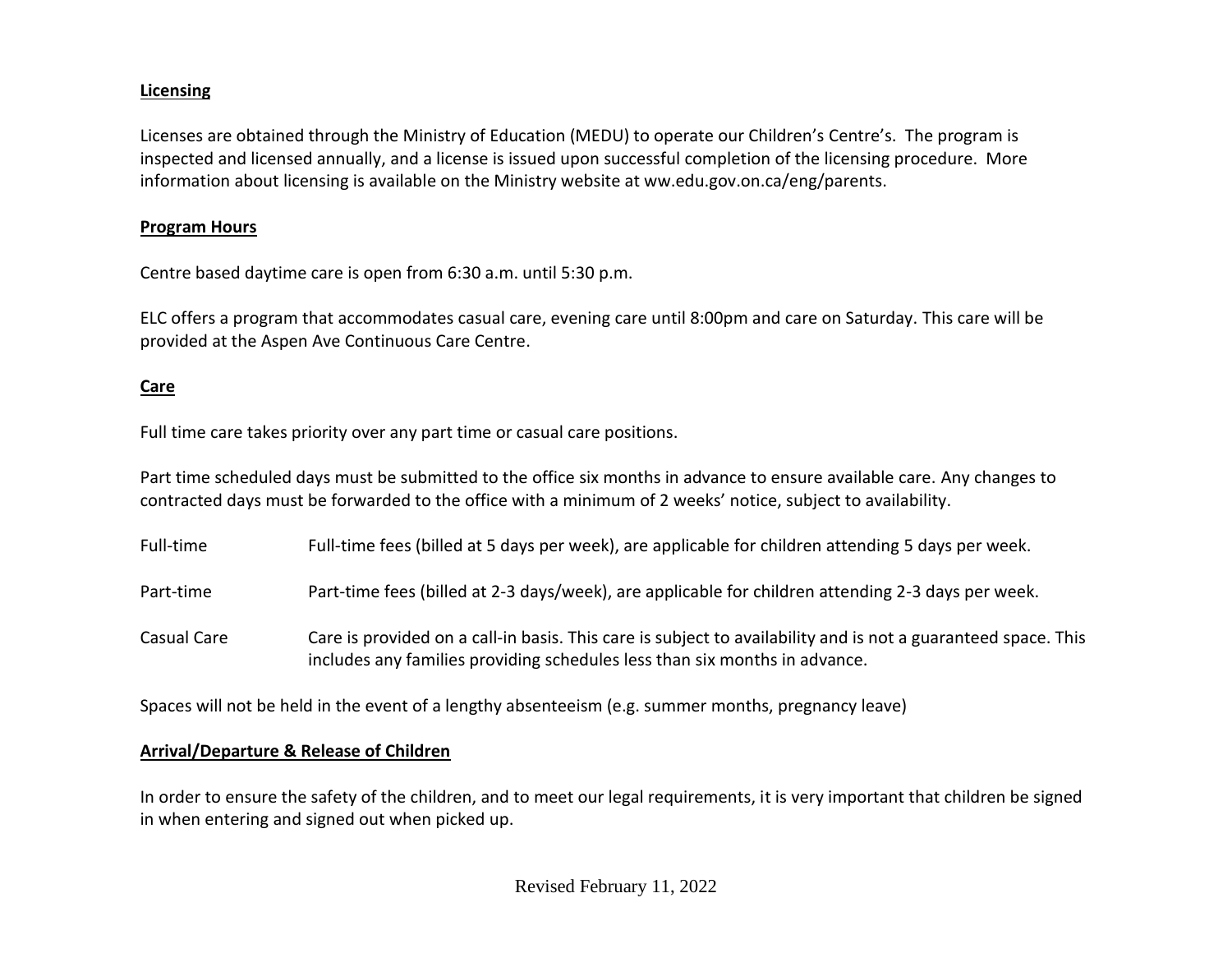All children must be escorted to his/her room. Only authorized persons will be allowed to pick up a child or children. Persons who have not been to the Centre/Home Child Care before will be asked to produce photo identification.

Please notify the Centre/Homecare Provider if a substitute person will be picking up.

Please Respect our Closing hours. Late pick up after the Centre is closed is sometimes a cause of concern and families will be charged a late pickup fee. Repeated late pickups could cause a family to receive notice of disruption of service.

### **Change of Care**

ELC/EHCC requires two weeks' notice for a reduction in care or a change in our start date. Request for an increase in care will only be possible if current enrolment allows.

If your child attend's part time and you would like to switch days within the month, you may be able to do so provided the request is made in advance and space is available. Days may not be switched due to illness, vacations, Public Holidays, or inclement weather.

Please speak with the Centre Director for information on changing care.

### **Withdrawal from the Program**

We require that you notify the Director in writing, two weeks prior to withdrawing your child from any program. Fees will be charged for the two weeks' notice whether or not your child attends.

Please note, if you receive subsidized care, you are also responsible for providing two weeks' notice to Children's Services as well.

A refund will be issued for any resulting overpayment, provided the required two weeks' notice is given. In lieu of notice, two weeks' fees will be required

A space cannot be guaranteed if you wish to temporarily withdraw your child. In the event of a temporary withdrawal, you will need to place your child's name on the waiting list.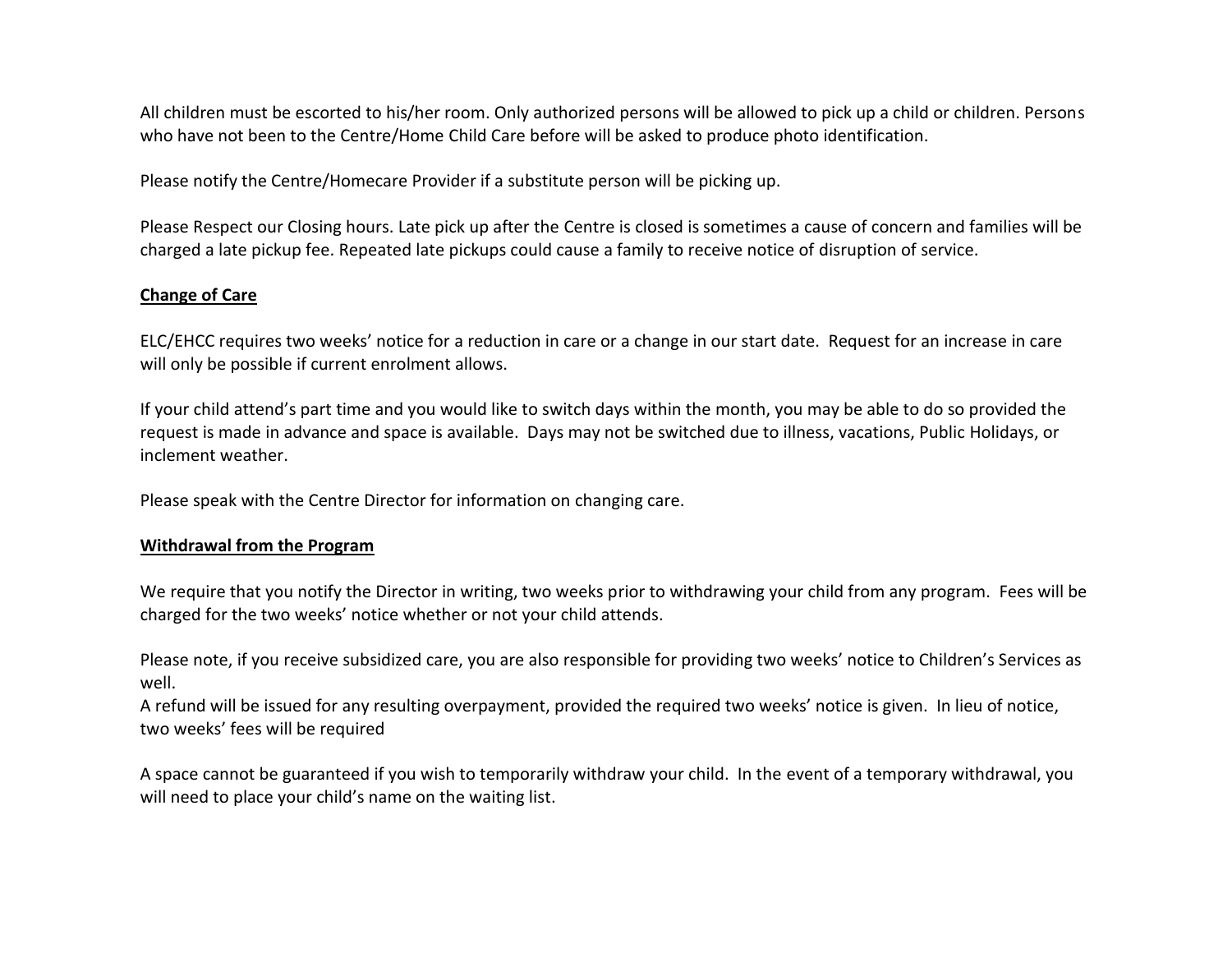For parents enrolled for Pre-Authorized Debit, notice of your child's withdrawal must be received two weeks' in advance to ensure cancellation of your next scheduled automatic withdrawal.

## **Changes in Registration**

Please relay any changes in your child's registration to the Director immediately. In the event of an emergency, your child's safety could depend on the accuracy of this information ie; address, phone number, work information, emergency contacts. When changes occur, you will be requested to sign and date the updated registration form as verification of accuracy.

### **Transitions**

Transitions from one age group to another will depend upon the availability of space, as well as the age and/or developmental level of the individual child.

In preparation for a child to make a transition, the Director will schedule a time for parents to:

- $\triangleright$  Meet their child's new teacher
- $\triangleright$  Discuss proposed date of the move
- $\triangleright$  Communicate any special circumstanced or health considerations
- $\triangleright$  Review menus if different from the current group
- $\triangleright$  Share information regarding new program routines

Prior to the transition, a few short visits will be scheduled to help your child become familiar with the new room.

## **Centre Closures**

The Centre may close due to severe inclement weather conditions, power failure or circumstances beyond our control. If during the program hours the Centre is not able to operate due to power failure or similar circumstances, you will be contacted immediately.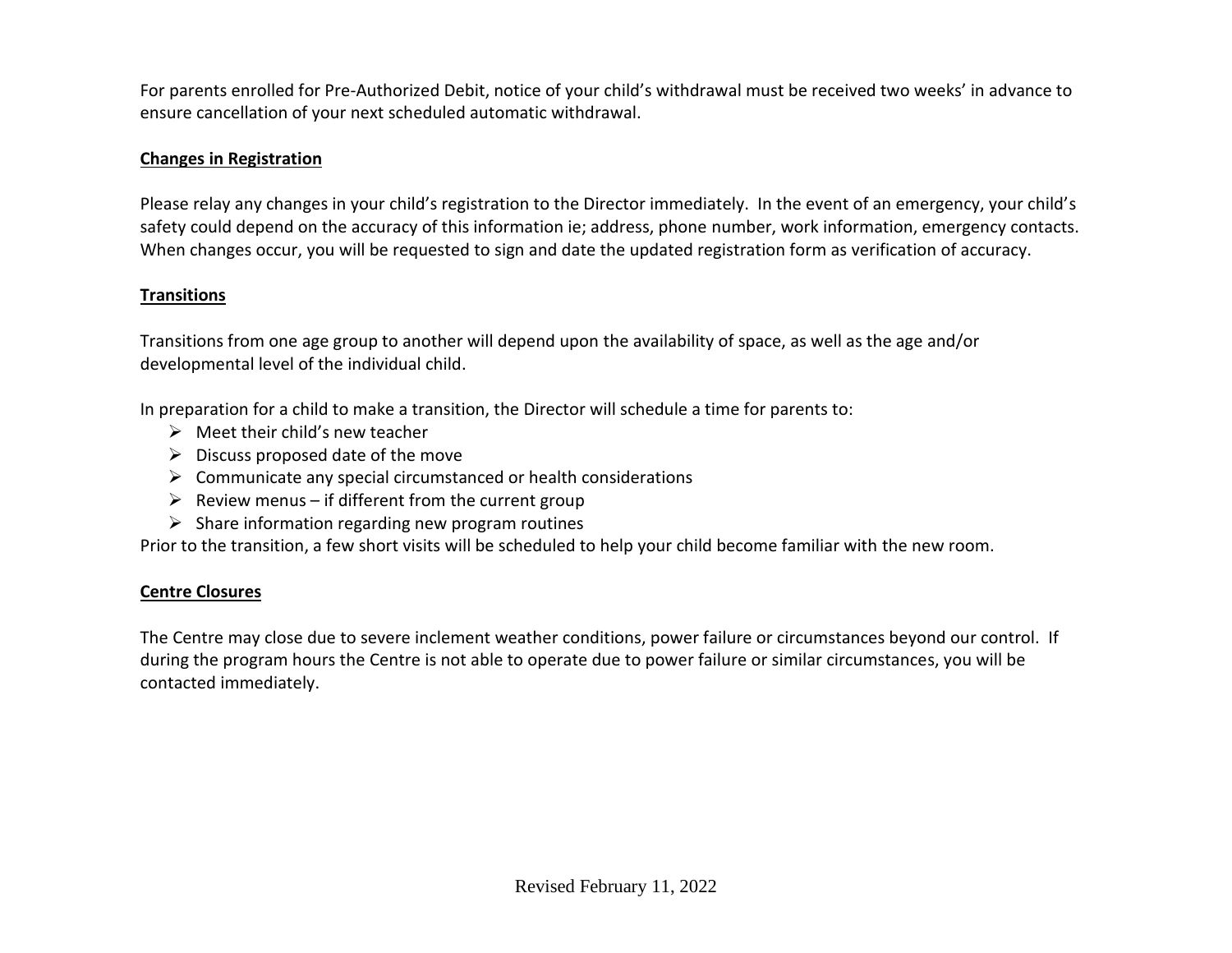#### **Statutory Holidays/Program /Closure Days**

Our programs observe the following statutory and recognized holidays:

| New Year's Day    | Civic Holiday                                                                                           |
|-------------------|---------------------------------------------------------------------------------------------------------|
| <b>Family Day</b> | Labour Day                                                                                              |
| Good Friday       | Thanksgiving Day                                                                                        |
| Easter Monday     | Christmas Day                                                                                           |
| Victoria Day      | <b>Boxing Day</b>                                                                                       |
| Canada Day        | **In addition, the Centre will close at 12:00pm on Christmas Eve and close at 3:00pm on New Year's Eve. |

### **Elgin Home Childcare**

Home Child Care is offered 24 hours a day, 7 days a week based on mutually agreed upon times by Caregiver and Parents.

In the event that a caregiver is unavailable, option for alternate care may be available for families.

#### **Supervision of Students and Volunteers**

Volunteers and students may participate in a childcare opportunity by fulfilling the requirements of the Vulnerable Sector Check, participating in a Policy and Procedure review, and at the discretion of ELC. All volunteers and students participating in a childcare opportunity will be under direct supervision of educators/home care providers and will never be left alone with the children. All students and volunteers will participate in tasks and responsibilities that are directly related to their school's curriculum/volunteer positions

#### **Emergency Management**

The Early learning Centre has Emergency Management Policies & Procedures in place. In the event of an Emergency, families will be contacted by phone. If you would like to view the Emergency Management policy, please send an email to [admin@earlylearningcentre.ca](mailto:admin@earlylearningcentre.ca)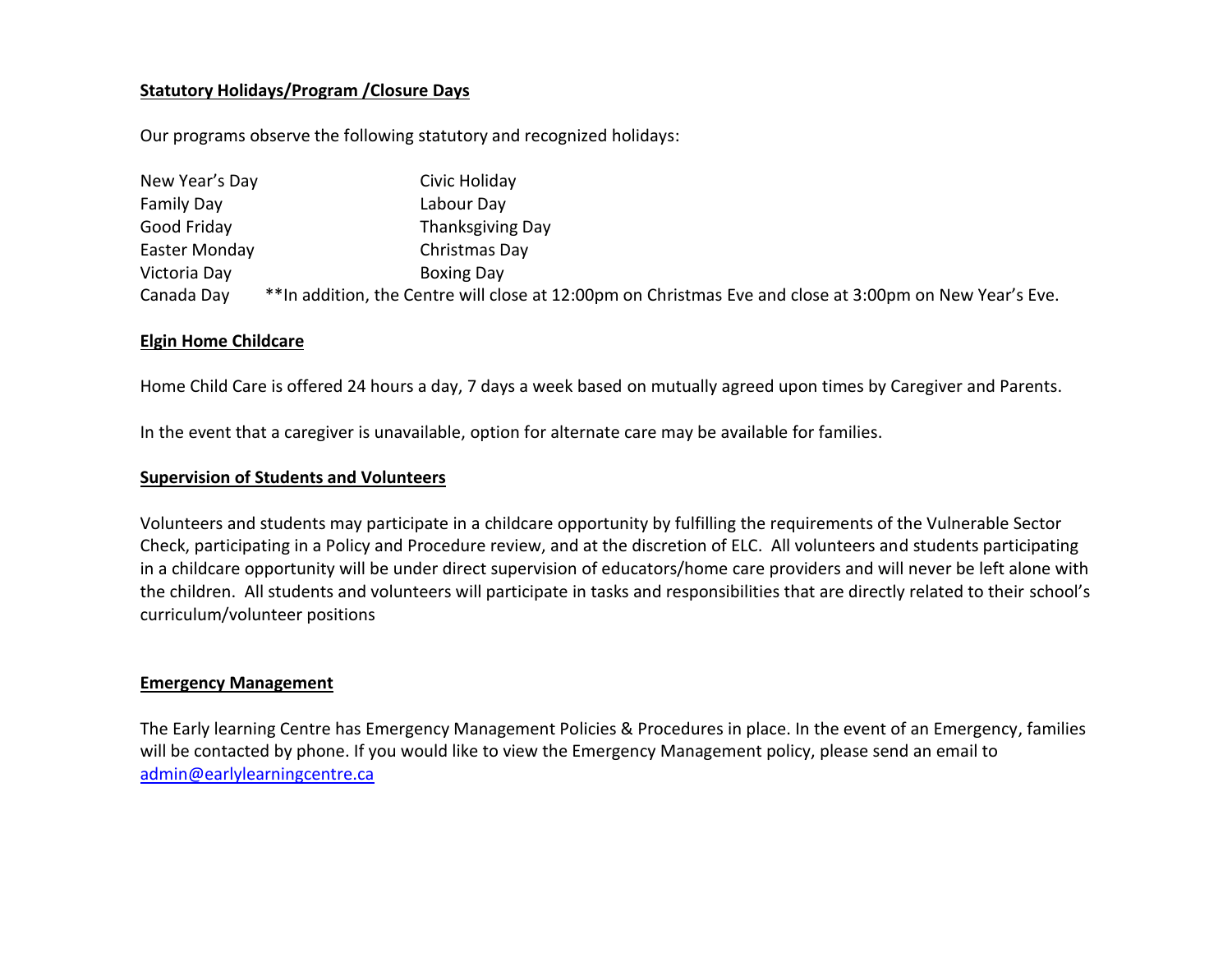## **Serious Occurrence Notification**

The safety and well-being of your children is our highest priority, however, despite all the best precautions, incidents can sometimes happen. A "Serious Occurrence Notification Form" will be posted in a visible area on site, for 10 days, when an incident occurs that is deemed a serious occurrence, as per the government's definition. A serious occurrence does not mean that the program is out of compliance with licensing requirements or that the children are at risk at the Centre/Homes.

### **Attendance and/or Sign-In/Out**

Request for copies of attendance, sign-in/out must be made in writing by the requesting parent's legal counsel. There will be a fee charged to the ordering party.

#### **Smoke-Free Ontario Act**

This act requires licensed programs to comply with this regulation; therefore, no person may smoke or hold lighted tobacco, smoke, or hold lighted medical cannabis, smoke or hold a designed product or substance, or use an electronic cigarette, in any location where childcare is provided by ELC/EHCC, whether or not children are present.

### **Accessibility for Ontarians with Disabilities Act (AODA)**

ELC/EHCC fully supports the AODA (Customer Service) Act. Should you require assistance in accessing information regarding our programs and services, please contact your Program Coordinator.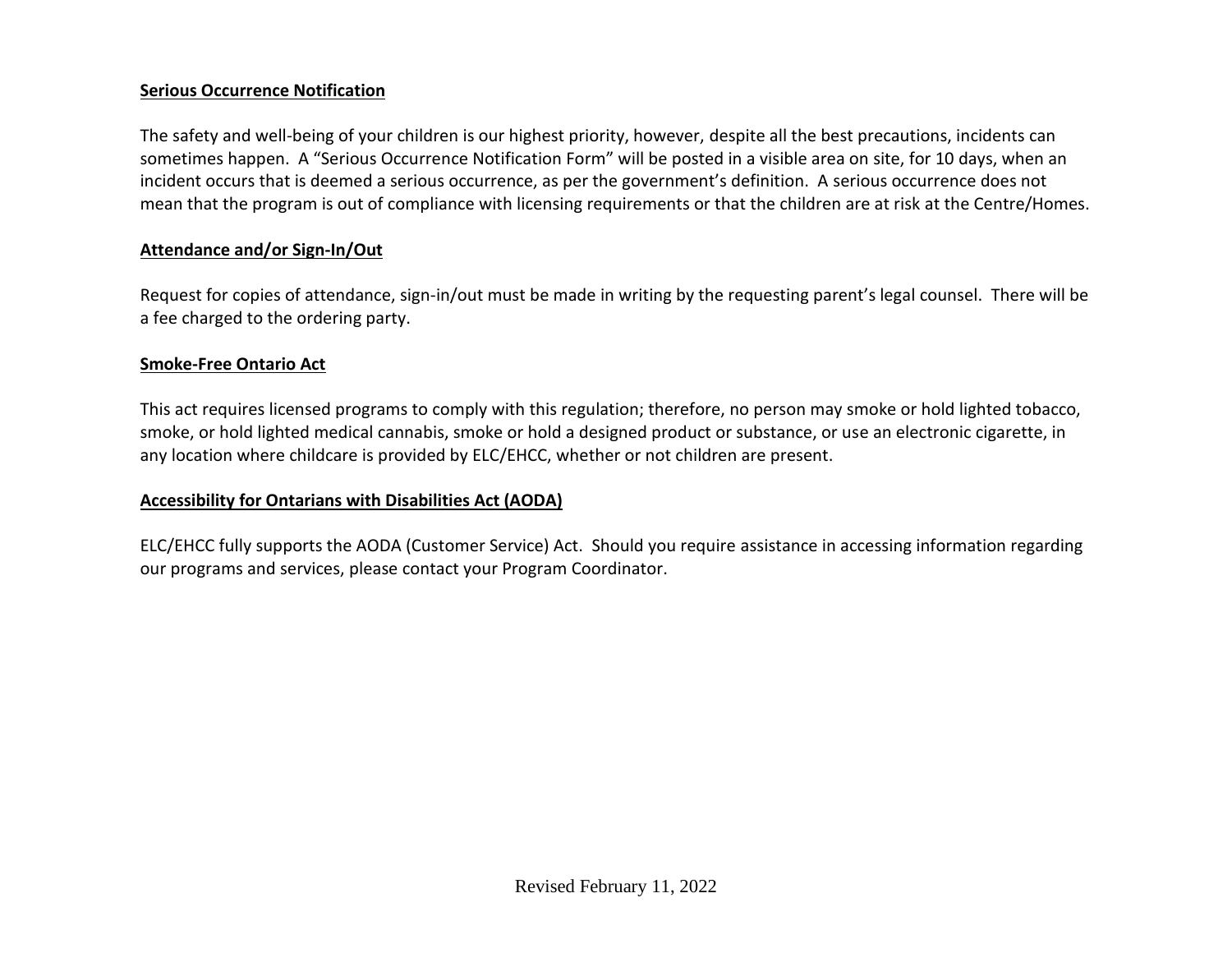#### **Registration**

#### **Registration and Orientation Procedure**

We request that you visit the Centre/Home Care prior to enrollment in order to meet with the Director, review your registration forms and observe the program. Your child should accompany you to familiarize him or her with the staff and the surroundings. The full registration package must be completed prior to your child participating in the program.

- $\triangleright$  All forms must be fully completed prior to your child's start date
- $\triangleright$  Parent/Guardian #1 listed on the registration form will receive all written correspondence. This parent will also be issued the annual income tax receipt by the end of February. Should you request a duplicate income tax receipt beyond the past calendar year, there will be a \$20.00 fee charged.
- ➢ Payment arrangements for School Year Professional Development must accompany the registration form in order to process your child's enrollment in any program.

#### **Fees/Deposit**

As a non-profit organization, fees are set at an amount that will cover the operating cost of the programs.

Accounts that are outstanding 60 days without a payment plan in place will be sent to collections and all interest and court fees will be billed to the outstanding account.

Fees are reviewed and approved annually by the Board of Directors.

Payment of fees are due on the first business day of each month. Fees remain constant with no reduction in fees due to absenteeism for illness, vacation, public/recognized holidays or inclement weather.

A 2.5% monthly charge will be applied to any outstanding balance.

A non-refundable deposit of \$100.00 will be required to hold your space. This deposit will be credited to your final month's invoice.

A registration fee for all new families of **\$30.00 (non-refundable)** will be included on the first invoice.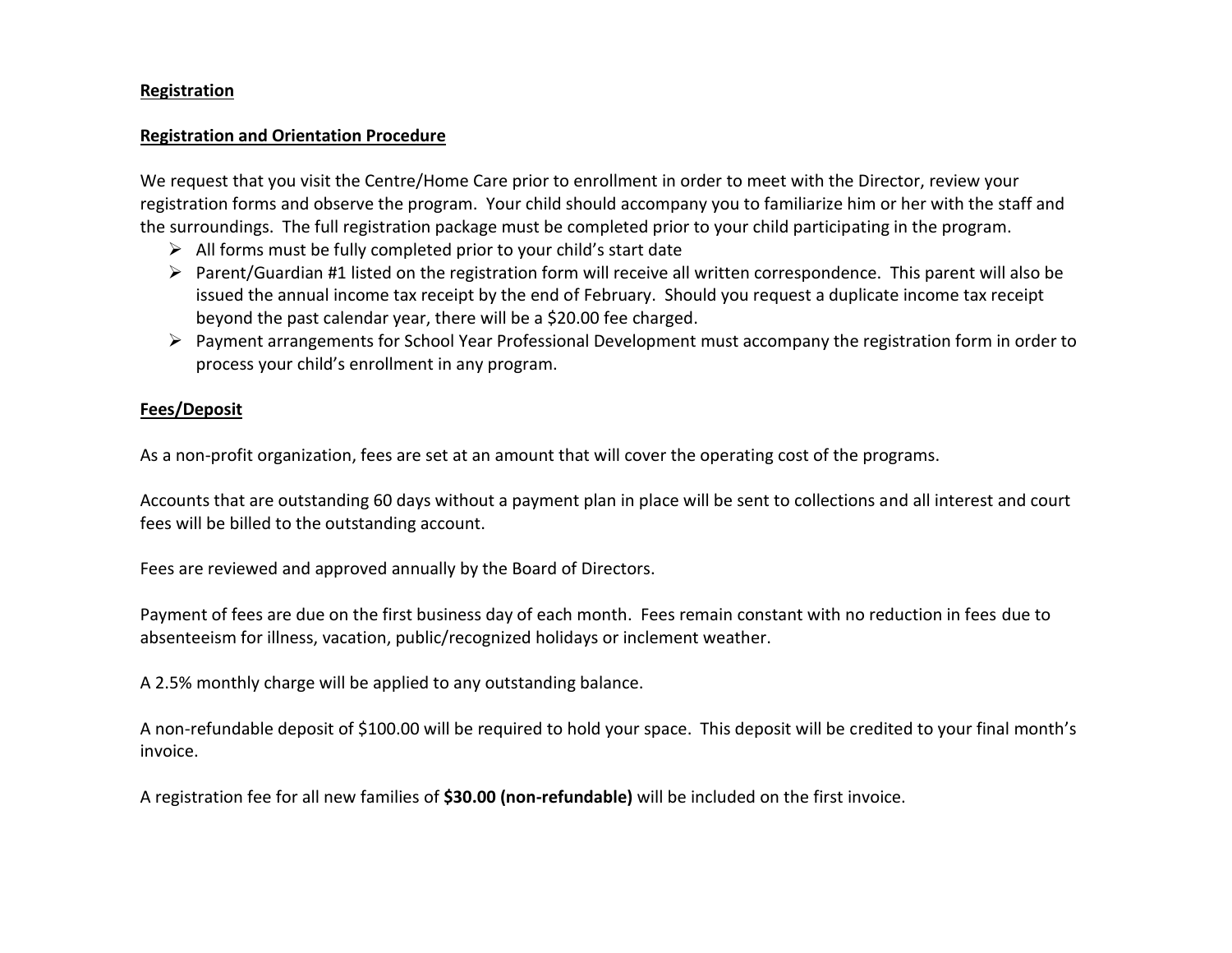### **Payment Methods**

The Finance Manager will issue invoices the last week of each month, for the following month's services. This invoice is due on the first business day of the month. If your child starts within the month, you will receive an invoice prior to your start date that must be paid by the start date.

A completed Pre-Authorized Debit (PAD) form is required at the time of registration. Automatic withdrawals for your child's monthly childcare fees will be processed the first business day of each month. If you receive subsidized care or your child (ren) attend Homecare, your invoices are sent at the end of the month and due the 15<sup>th</sup> of the next month.

Should you anticipate an issue with your payment, please contact the Finance Manager with sufficient notice. There will be a service fee for returned Pre-Authorized Debit.

## **Termination of Care**

If there are any issues that are brought to our attention by our staff, parents/ guardians a meeting will be scheduled to address the concerns. The meeting will involve the director, necessary staff members and the parent/guardian. The concern(s) will be clearly noted and discussed through out the meeting. A plan will be designed to solve the issue(s) and a second meeting will be arranged to reassess the situation after a week has passed. If the issue(s) is still not resolved to the satisfaction of everyone involved, a 2-week written notice of termination of services will be issued.

Services may be terminated by the Centre if policies are not followed, fees are not paid, or if the program is unsuitable for your child.

## **Late Fees**

Please notify the Centre if any unexpected delays occur. There will be a late fee of 10.00 charged to every 15 minutes or portion thereof. You will be required to sign the departure time in the late fee book, and you will receive a Late Fee Notice. The fee is to be remitted to the Finance Manager within 5 business days of issue. In the event of excessive late pickups, care may be discontinued.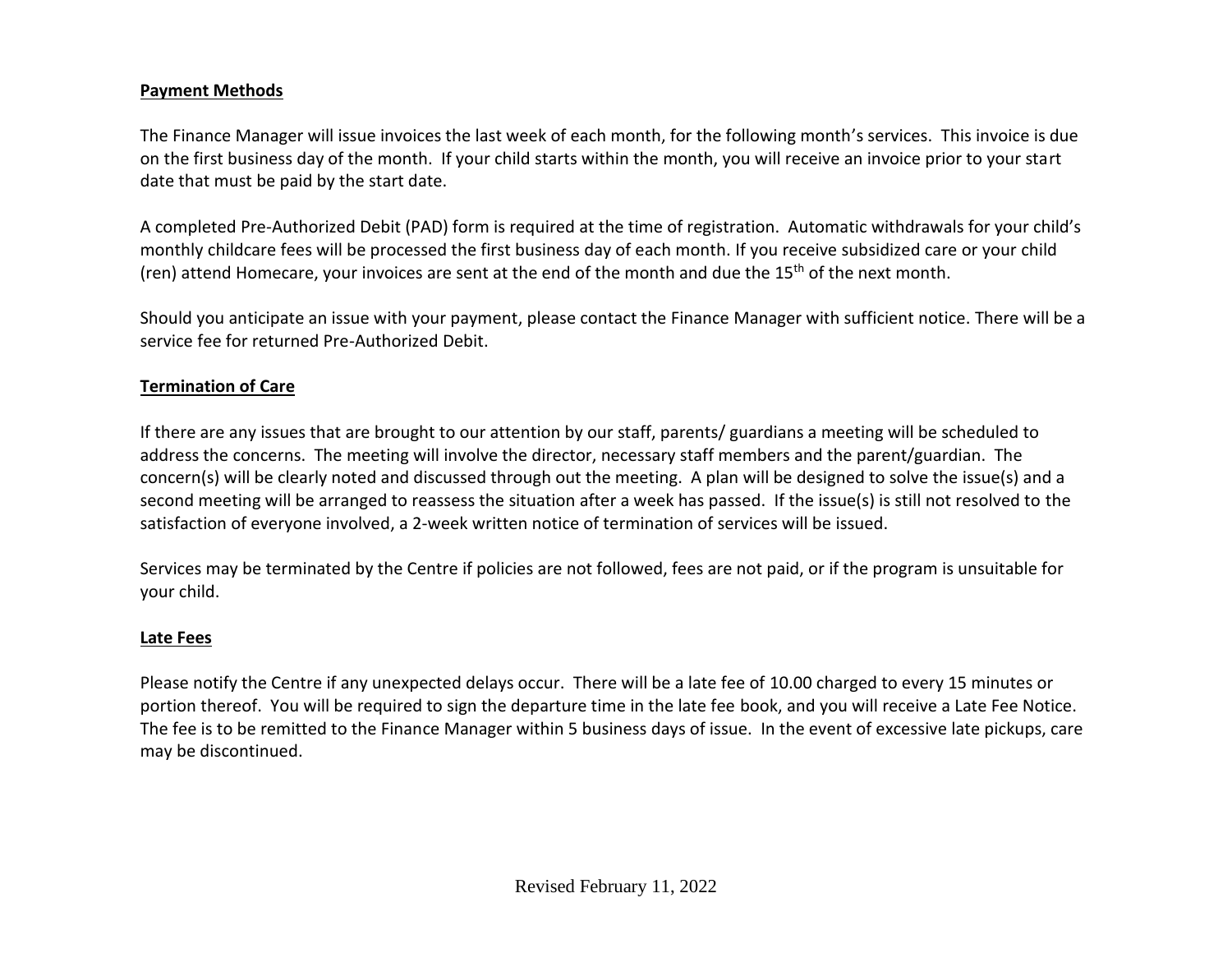### **Child Care Fee Subsidy**

If you are receiving childcare fee subsidy, assistance will continue based on approval from your subsidy provider (St. Thomas-Elgin Social Services). You must notify our subsidy provider:

- ➢ To arrange approval if your child will be absent **five** or more consecutive days ie: illness or vacation
- $\triangleright$  To arrange approval for consistent absent days ie: every Monday
- $\triangleright$  To arrange approval for a change in your child's enrollment, transfer to another program or home care provider
- $\triangleright$  When you withdraw your child from care
- $\triangleright$  If there are changes to your address, phone number or employment information

Note: if you do not receive prior approval for any of the above situations, the subsidy will not pay for these absent days or changes, and you will be responsible for paying all full fees to the Early Learning Centre directly. Refer to the information sheet that you received from your subsidy provider for further details.

If you are interested in Child Care Fee Subsidy, please contact St. Thomas-Elgin Social Services, childcare intake at 519-631- 9350 option #3.

## **Waitlist Policy**

Early Learning Centre supports the utilization of St. Thomas-Elgin centralized on-line childcare waitlist (oneHSN). To provide families with quick, easy access to the oneHSN waitlist, please go to [www.elginchildrensnetwork.ca](http://www.elginchildrensnetwork.ca/) to create a profile. If parents require support to help them navigate through the waitlist site, ELC staff are available to assist you by contacting us at 519-631-7018 ext109.

When registering children in our programs, we first look to meet the needs of the families currently registered (transfers between ELC programs, siblings, and/or moving children from one age group to another).

Once parents have completed the on-line waitlist, administration will email the parent handbook, Centre and homecare fees as well as an offer for a tour. Administration /Home Care Director review the OneHSN waitlist regularly, and as opportunities to fulfill new applicants needs become available, families are contacted in order of application submission date and the ability to meet requested childcare needs. Parents are welcome to call if they have questions, or to enquire about their status on the waitlist. Confidentiality is always maintained.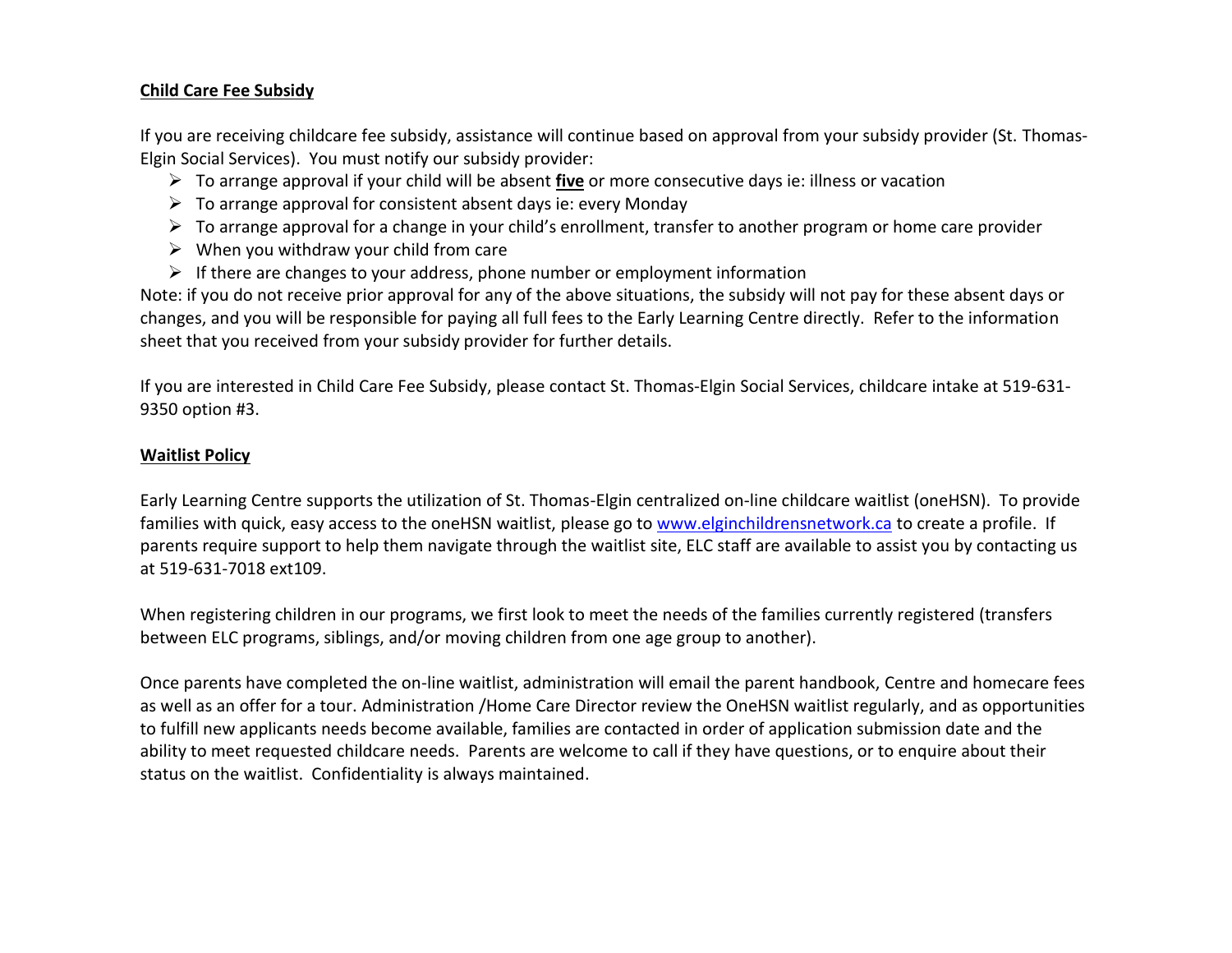We do our best to confirm enrolment 4 months of the expected start date when there is an upcoming vacancy. Any families that refuse the offered position but request to be maintained on the list will remain on the list with the date notified of nonacceptance as the new inquiry date. Any families that withdraw from the program and asks to be placed on the list will be considered new clients and will be listed according to their inquiry and the projected start date.

# **Pandemic Practices**

In the event of a Pandemic ELC will refer to the Pandemic Policies that are in place and aligned with the Ministry of Education and Southwestern Public Health. When Pandemic Policies are updated, parents will receive an update of the policy.

Children will be excluded from care if they are experiencing any of the following:

- Fever and or chills 37.8 degrees Celsius or 100 degrees Fahrenheit or higher and or chills
- Cough or barking cough (croup)
- Shortness of breath
- Decrease or loss of taste or smell
- Nausea, vomiting and or diarrhea
- Sore Throat
- Extreme Fatigue
- Runny or congested nose
- Muscle Aches/Pains

# **How to exclude children experiencing COVID-19 related symptoms**

Child will be isolated in a separate, supervised room/space until parents can pick them up. If unable to reach parents, then emergency contacts will be called.

Only one staff member from classroom will be in the designated room/space and will attempt physical distancing of 2 meters.

The child should also wear a mask if tolerated. Note: children under age two should not have their face covered due to suffocation risk.

Every effort will be made to keep the child comfortable until someone arrives to take him or her home.

Tissues will be provided to the child for proper respiratory etiquette, with proper disposal of the tissues and proper hand hygiene.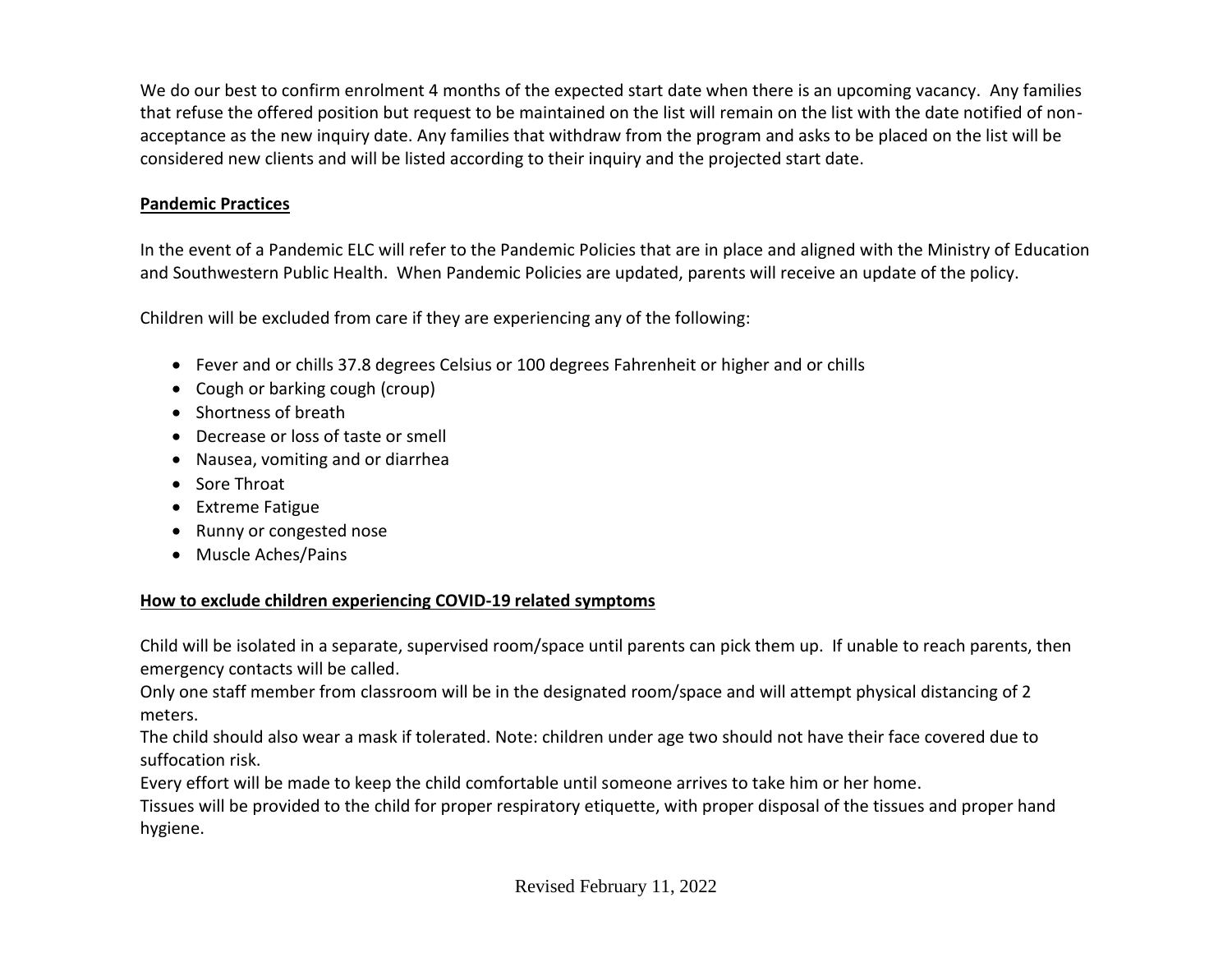Children who test positive must be excluded from childcare for five days after the onset of symptoms. Children with negative test results must be excluded from childcare until their symptoms have lessened and they have not developed another symptom for 24 hours

Children or staff who have been exposed to a confirmed case of COVID-19 or symptomatic person(s) that live in their household should be excluded from the childcare setting for five days.

We encourage all parents to call their Health Care Provider to have the child assessed.

Parents can also complete the online assessment tool at<https://covid19checkup.ca/> If they do not have a doctor, they can call Southwestern Public Health to be assessed

## **Pandemic Emergency Management**

The Early learning Centre has Pandemic Emergency Management Policies & Procedures in place. In the event of an Emergency, families will be contacted by phone. If you would like to view the Pandemic Emergency Management policy, please send an email to [admin@earlylearningcentre.ca](mailto:admin@earlylearningcentre.ca)

## **Resource Links**

Ministry of Education Information on Child Care [www.edu.gov.on.ca/childare](http://www.edu.gov.on.ca/childare)

How Does Learning Happen? Document [www.edu.gov.on.ca/childcare/HowLearningHappens.pdf](http://www.edu.gov.on.ca/childcare/HowLearningHappens.pdf)

Southwest Public Health<https://www.swpublichealth.ca/>

Health Canada [www.hc-sc.gc.ca/fn-an/index-eng.php](http://www.hc-sc.gc.ca/fn-an/index-eng.php)